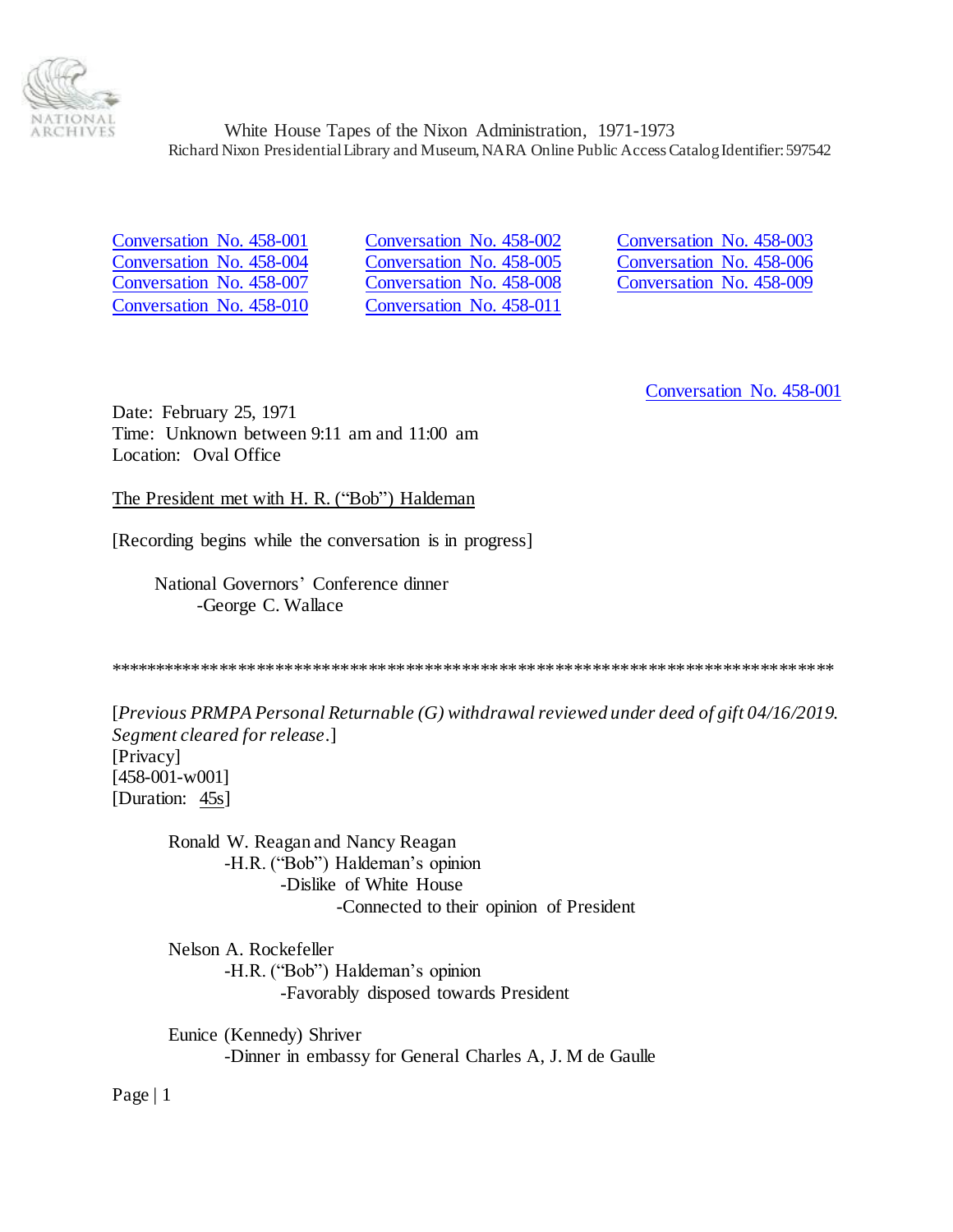

> -H.R. ("Bob") Haldeman's opinion -Reaction to President's dinner toast -Dislike for President

\*\*\*\*\*\*\*\*\*\*\*\*\*\*\*\*\*\*\*\*\*\*\*\*\*\*\*\*\*\*\*\*\*\*\*\*\*\*\*\*\*\*\*\*\*\*\*\*\*\*\*\*\*\*\*\*\*\*\*\*\*\*\*\*\*\*\*\*\*\*\*\*\*\*\*\*\*\*

Recording was cut off at an unknown time before 11:00 am

<span id="page-1-0"></span>[Conversation No. 458-002](#page-0-1)

Date: February 25, 1971 Time: Unknown between 9:11 am and 3:20 pm Location: Oval Office

Unknown people [radio technicians] met

Technical problems -Logistics -The President's schedule

The President entered at 10:56 am

Logistics

[The President recorded his Radio Address About Second Annual Foreign Policy Report to the Congress]

[A transcript of the final version of this speech appears in Public Papers of the Presidents, Richard M. Nixon, 1971, pp. 212-218]

[End of transcribed portion]

Technical problems -Re-recording of speech segment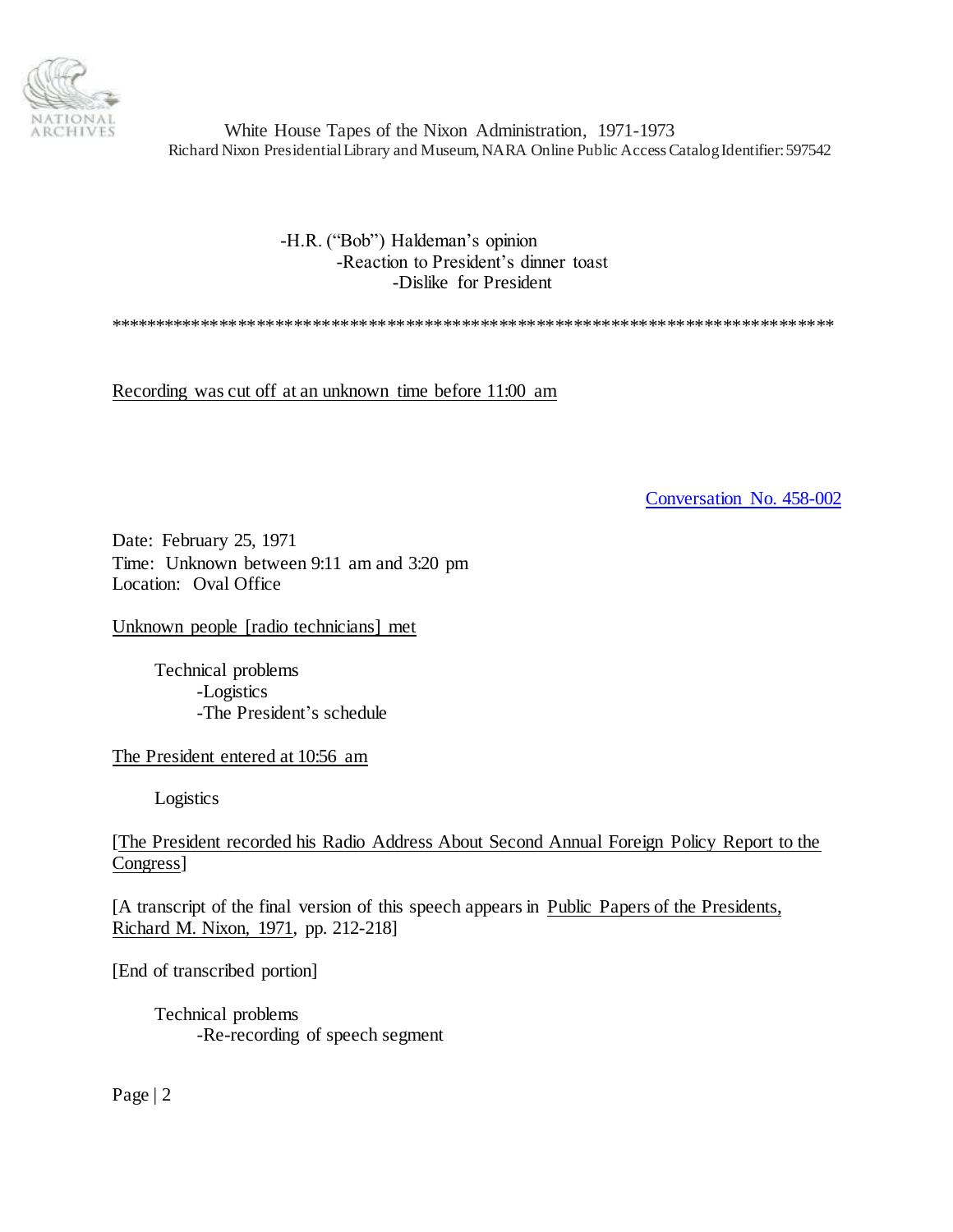

## [The President re-recorded a portion of his radio address]

[A transcript of the final version of this speech appears in Public Papers of the Presidents, Richard M. Nixon, 1971, pp. 212-218]

[End of transcribed portion]

# The President left at 11:50 am

Technical problems

[General conversation]

Recording was cut off at an unknown time before 3:20 pm

<span id="page-2-0"></span>[Conversation No. 458-003](#page-0-1)

Date: February 25, 1971 Time: 3:28 pm - 3:35 pm Location: Oval Office

The President met with Alexander P. Butterfield

The President's schedule -Thomas S. Kleppe -Glenda L. (Gompf) Kleppe -George Renercomb -Picture taking

Butterfield left at 3:35 pm

Date: February 25, 1971

Page | 3

<span id="page-2-1"></span>[Conversation No. 458-004](#page-0-1)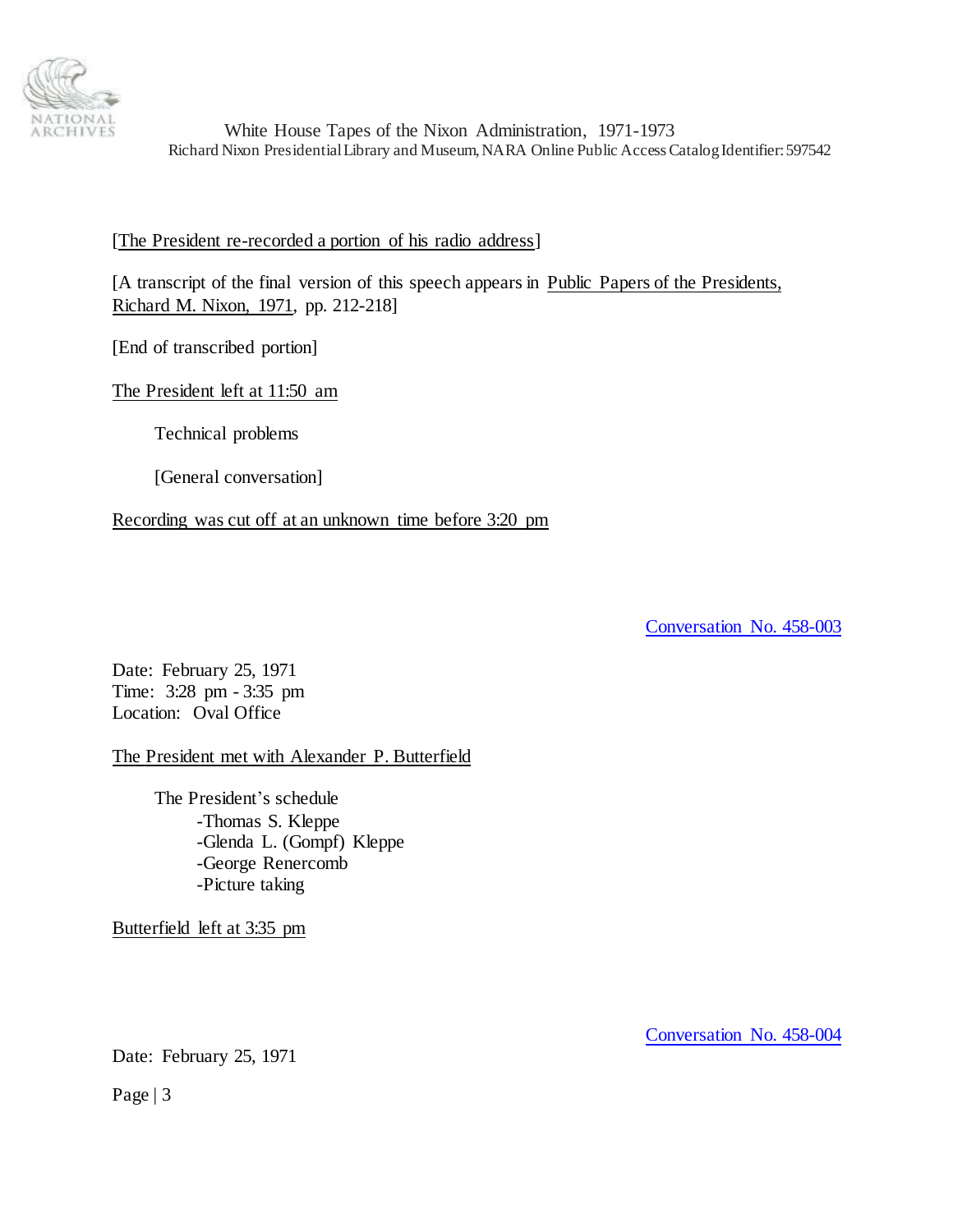

Time: 3:35 pm - 3:46 pm Location: Oval Office

The President met with George Renercomb, Thomas S. Kleppe, Glenda L. (Gompf) Kleppe, Jill Kleppe, Jane Kleppe, Gladys Anderson, Ruth Edick, Anthony G. Chase, Arthur H. Singer, Marshall J. Parker, Jack Eachon, Jr., Arthur McZier, Howard Russell, Einar Johnson, Dr. Wilfred J. Garvin, John A. ("Jack") Knebel, Loren J. Rivard, Raymond E. Stull, Milton R. Young, Patricia M. (Burne) Young, Robert J. Dole, Silvio O. Conte, Joseph L. ("Joe") Evins, Christine Gallagher, Lacey Sharp, Dorothy A. Kabis, Reverend Magnus Lutnass, Rogers C. B. Morton, Clark MacGregor, and Maurice H. Stans

**Introductions** 

[General conversation]

Swearing-in ceremony -T. S. Kleppe -MacGregor -Donald H. Rumsfeld -Oath of Office -Expression of thanks -Goals of Small Business Administration [SBA] -SBA loans -California earthquake -Presentation of gifts by the President

[General conversation]

Renercomb, *et al.* left at 3:46 pm

<span id="page-3-0"></span>[Conversation No. 458-005](#page-0-1)

Date: February 25, 1971 Time: Unknown after 3:46 pm until 4:05 pm Location: Oval Office

The President met with Stephen B. Bull

The President's schedule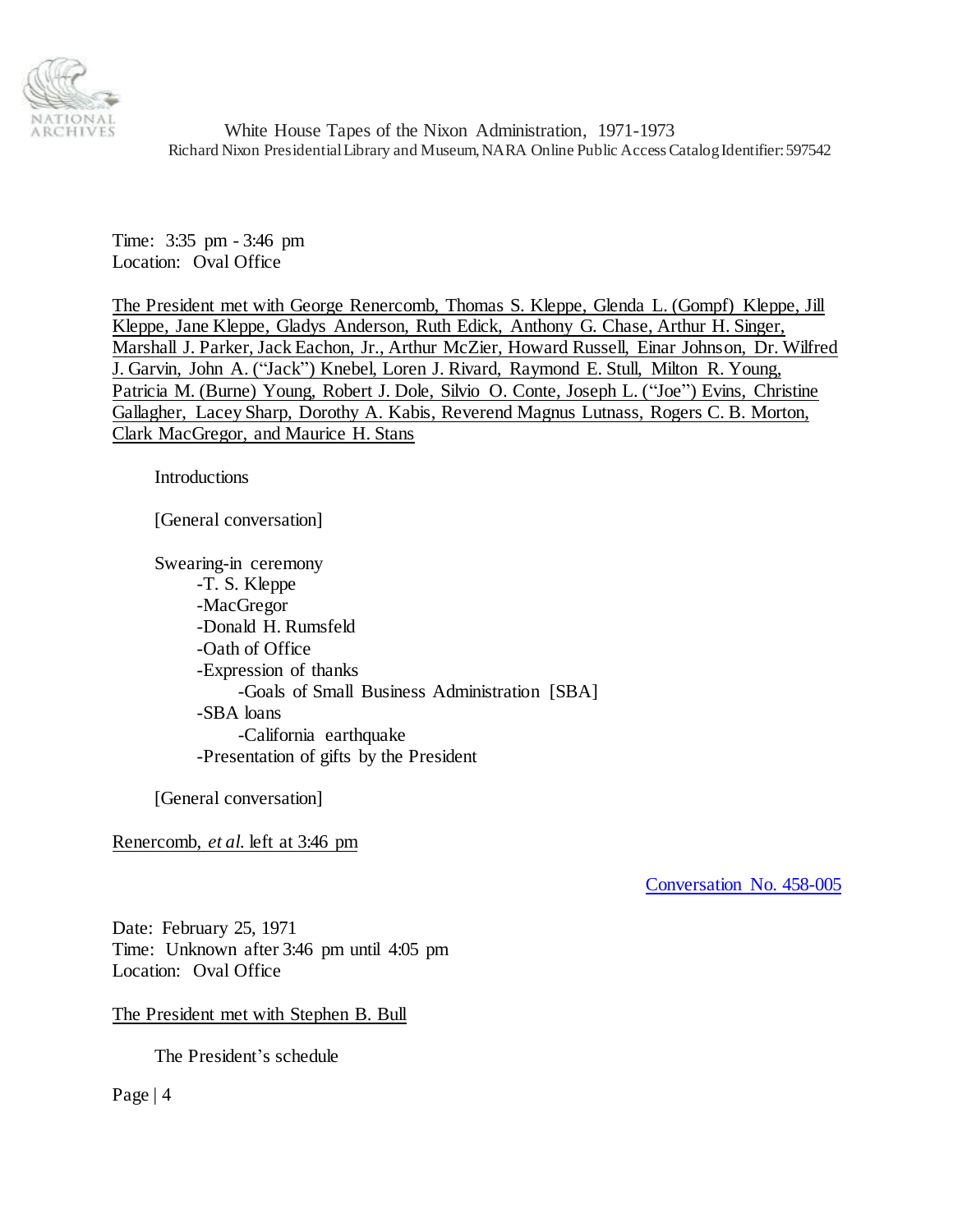

-Felipe Herrera -Ashley Hewitt

Herrera, Charls E. Walker, Henry J. Costanzo, and Hewitt entered and Bull left at 3:48 pm; members of the press were present at the beginning of the meeting

**Greetings** 

-Herrera -Walker -Costanzo

#### Herrera

-Previous meeting with the President -Dwight D. Eisenhower -Tenure at Inter-American Development Bank [IADB] -University education

United States-Latin American relations

### -Chile

-History -Education -Herrera's return to Chile -University -IADB -US contribution -Administration views -President's statement -Congress

-Albert A. Gore, Sr.

-Loan policy

-IADB loan assistance

-Compared to World Bank

-Bolivia

-Paraguay

-Honduras

-Haiti

-Caribbean nations

-The President's trip to Chile in 1967

-United Nations' Educational, Scientific, and Cultural Organization [UNESCO]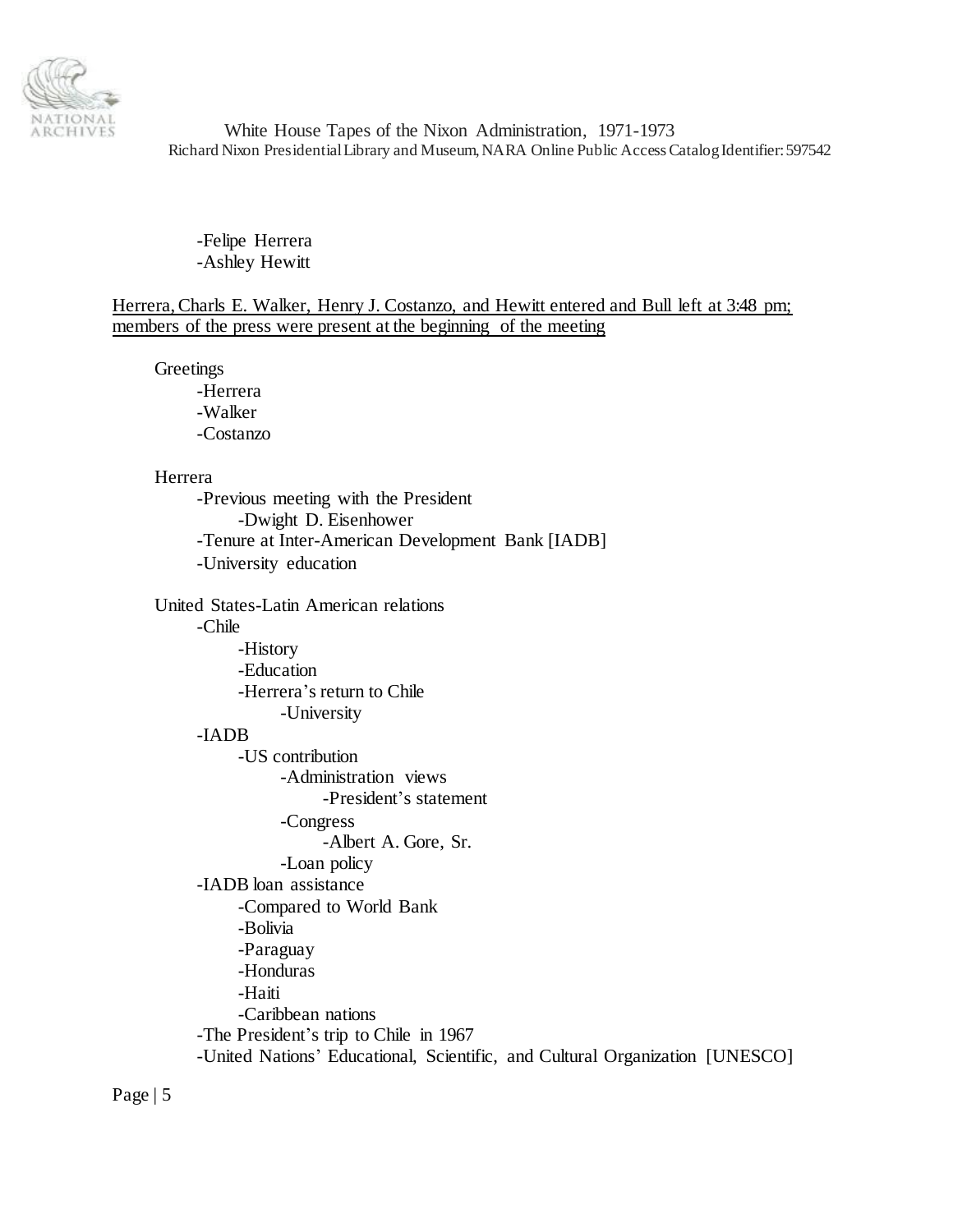

**Gifts** 

-Presentation of Material from IADB -Presentation of gifts by the President -Photograph -President's foreign policy report -Cuff links

Farewells

Herrera, Costanzo, and Hewitt left at an unknown time before 4:05 pm

Public relations -US-Latin American relations -Administration position -Walker's statements -America's partnership -"Peaceful change" -Stability -Importance -Private capital -Importance of aid -President's view -Dignity of all countries -Self-reliance

John B. Connally

Farewells

Walker left at 4:05 pm

<span id="page-5-0"></span>[Conversation No. 458-006](#page-0-1)

Date: February 25, 1971 Time: 4:05 pm - unknown before 4:07 pm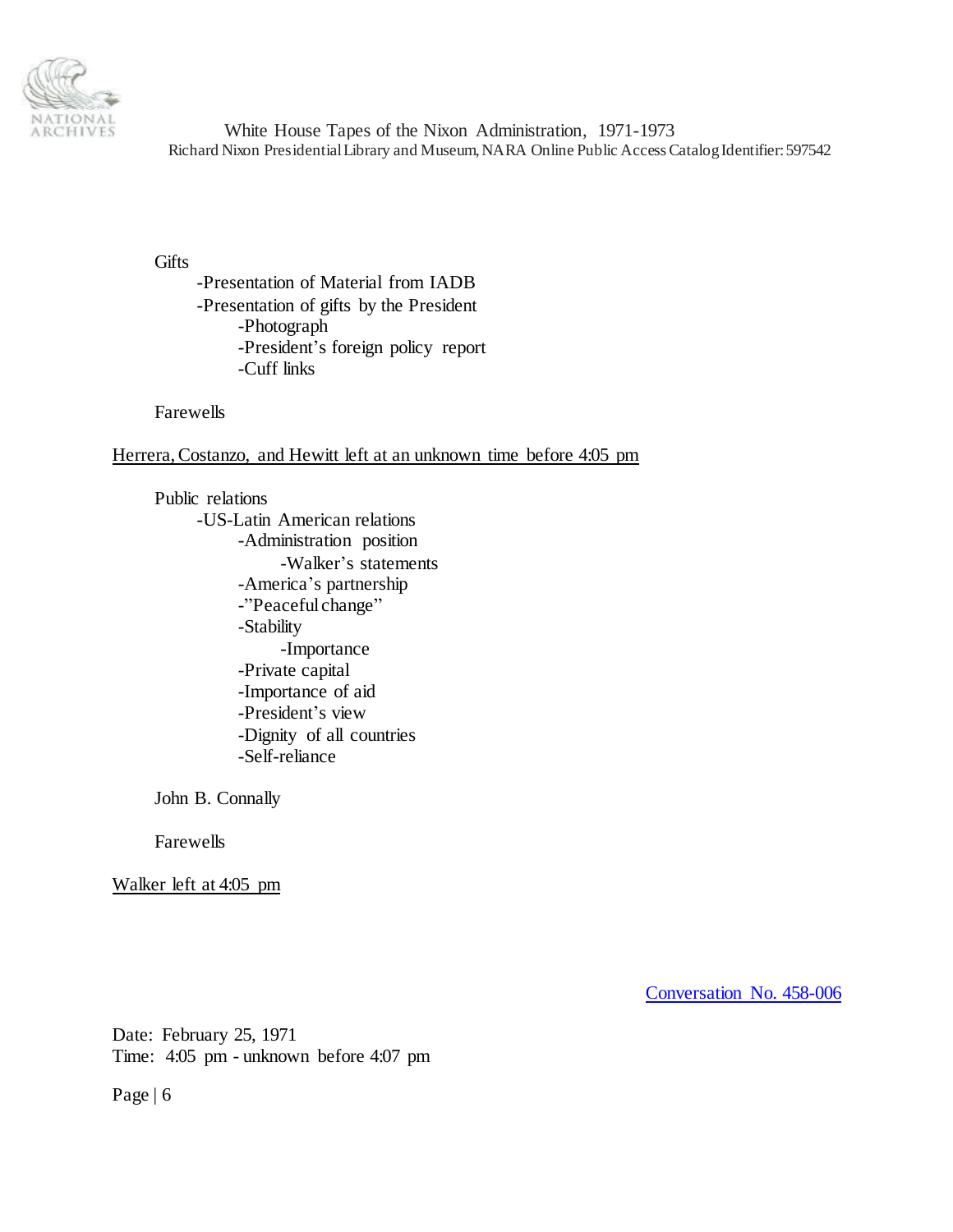

Location: Oval Office

The President met with Alexander P. Butterfield

The President's schedule -Joe D. Waggonner, Jr. -J. M. Menefee

Butterfield left at an unknown time before 4:07 pm

<span id="page-6-0"></span>[Conversation No. 458-007](#page-0-1)

Date: February 25, 1971 Time: 4:07 pm - 4:34 pm Location: Oval Office

The President met with Joe D. Waggonner, Jr., J. M. Menefee, John C. Whitaker, and Richard K. Cook; the White House photographer was present at the beginning of the meeting

**Greetings** -Photograph

Oil production -Louisiana -Menefee's briefing -Offshore -Onshore -Menefee's background

Manolo Sanchez entered at an unknown time after 4:07 pm

Refreshments

Sanchez left at an unknown time before 4:34 pm

Oil production in Louisiana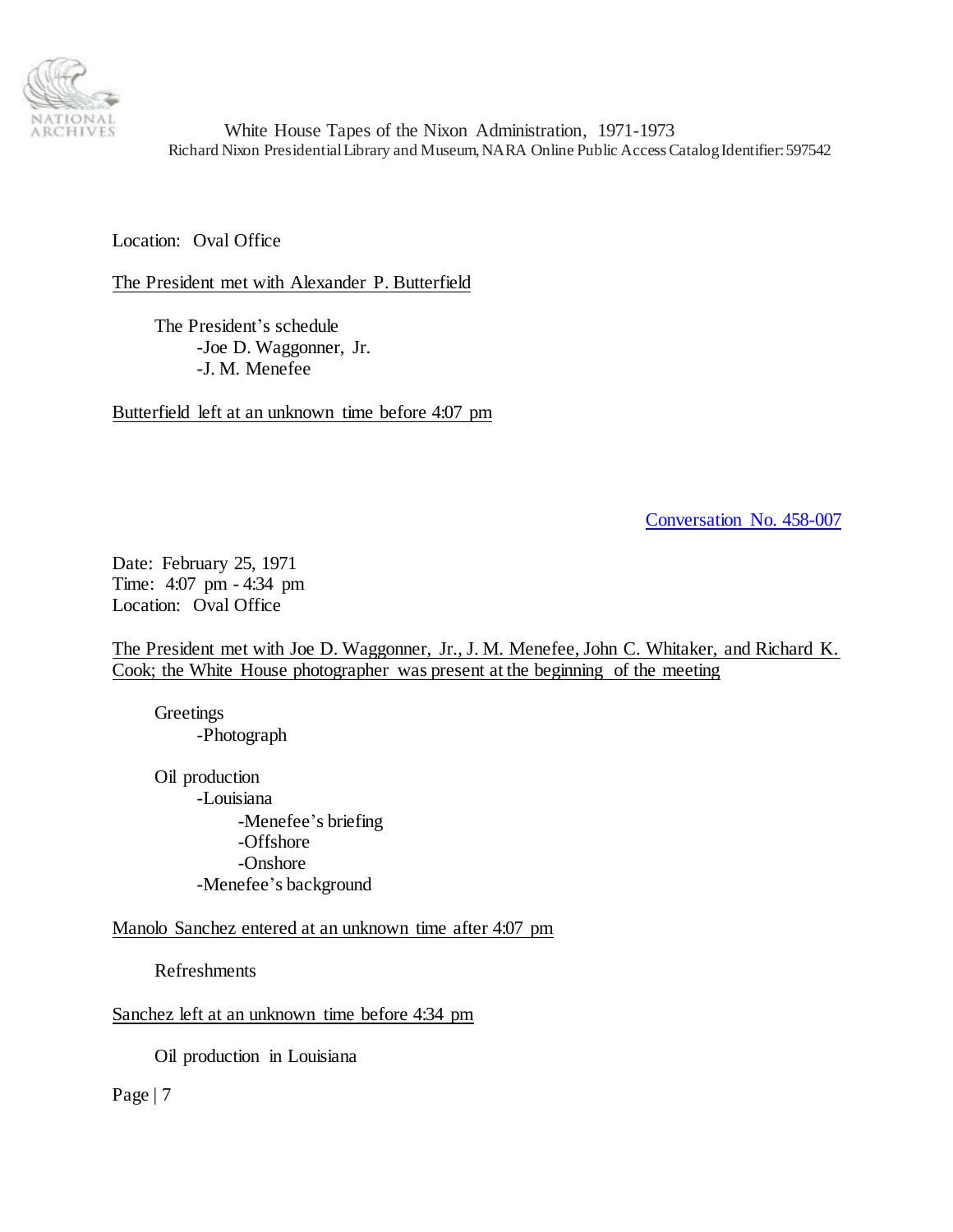

-Menefee's background -Appointment -Earl K. Long -Louisiana Department of Conservation -History -Methods of regulation -Hearings -Oil prices -Figures of production -Productivity -Problems of increased production -Number of wells -Production -Texas -Compared to Louisiana -Computer data -Personnel -Menefee's work -Figures of production -President's view -Administration position -General George A. Lincoln -Whitaker -Menefee's goal -Whitaker -Possible meeting -State-owned oil land -Oil depletion allowance -Administration position -Marginal drilling -William Proxmire -John B. Connally -Oil people -Increased Louisiana production

The President's presentation of gifts

Possible meeting -Whitaker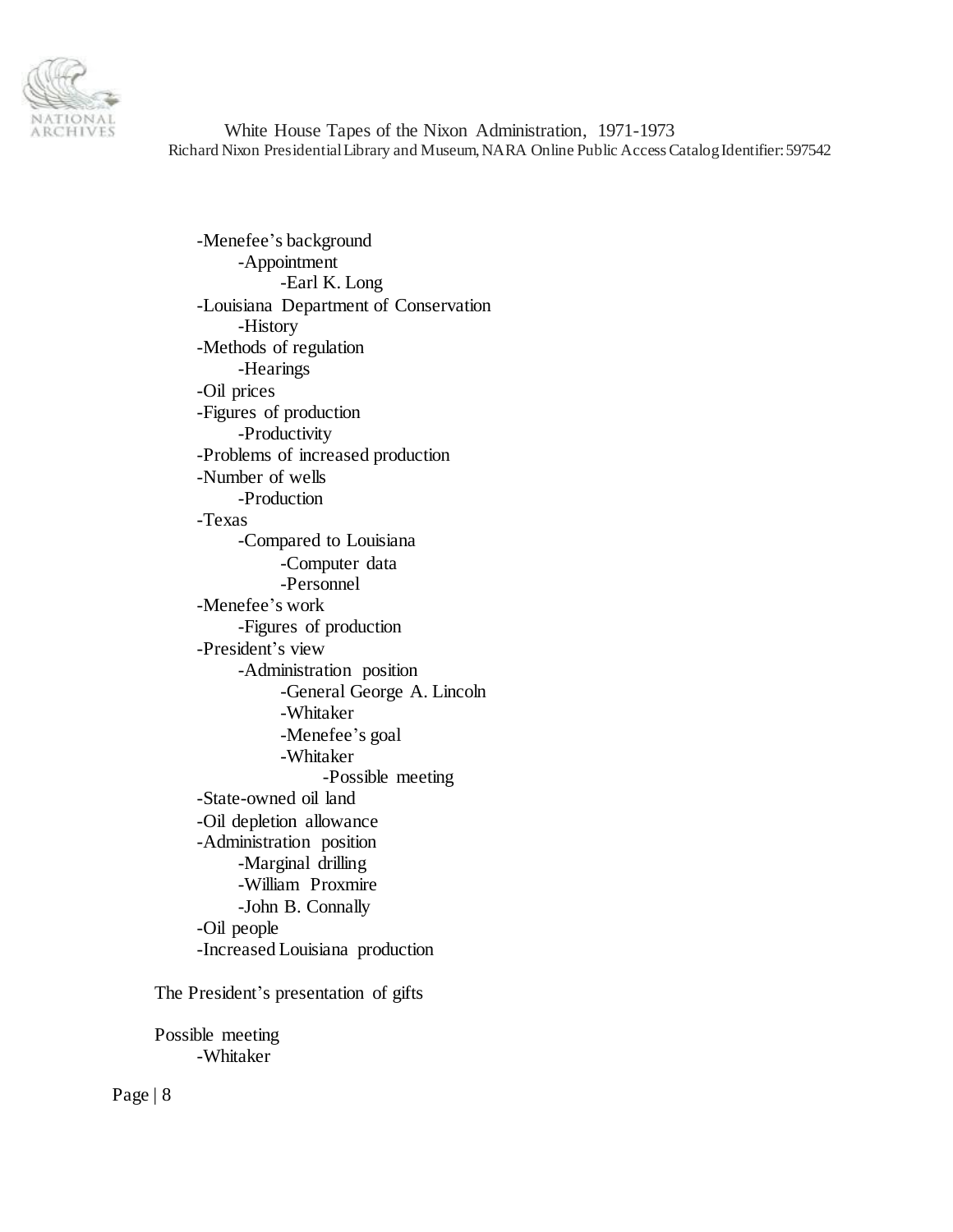

-Paul W. McCracken -Lincoln -Elmer F. Bennett Farewells

Waggonner, *et al.* left at 4:34 pm

<span id="page-8-0"></span>[Conversation No. 458-008](#page-0-1)

Date: February 25, 1971 Time: Unknown between 4:34 pm and 4:42 pm Location: Oval Office

The President met with an unknown person [Dwight L. Chapin]

The President's schedule -Milton C. Rose -David M. Kennedy -Forthcoming White House reception -John Quincy Adams' portrait -President's attendance -Seating arrangements -Adams -Andrew Oliver -Number of guests -Thelma C. (Ryan) ("Pat") Nixon -Press coverage -Astronaut dinner -Seating -Program -Hole-in-one club -William L. Safire -Hugh M. Downs -Arnold D. Palmer -Billy Casper -Astronaut dinner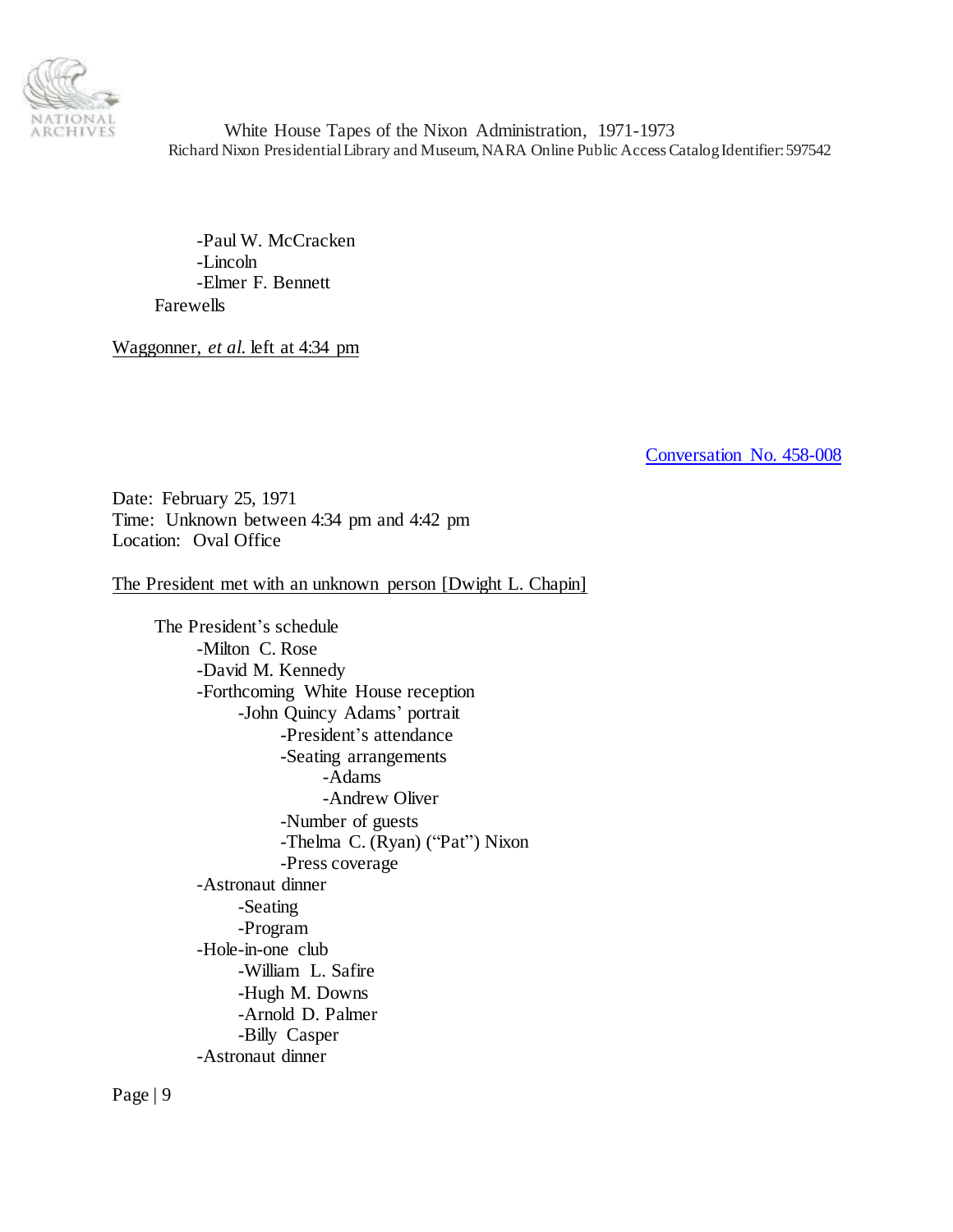

-President's remarks -Remarks of astronauts -Location -Presentation of medals -The President's remarks -Camp David -John B. Connally -Accommodations -Astronaut dinner -Dr. [Forename unknown] Isles [sp?] -Rose Mary Woods -Possible invitation -Background -Apollo 14 role -President's position

The unknown person [Chapin] left at an unknown time before 4:42 pm

<span id="page-9-0"></span>[Conversation No. 458-009](#page-0-1)

Date: February 25, 1971 Time: 4:42 pm - 5:05 pm Location: Oval Office

The President met with Milton C. Rose

\*\*\*\*\*\*\*\*\*\*\*\*\*\*\*\*\*\*\*\*\*\*\*\*\*\*\*\*\*\*\*\*\*\*\*\*\*\*\*\*\*\*\*\*\*\*\*\*\*\*\*\*\*\*\*\*\*\*\*\*\*\*\*\*\*\*\*\*\*\*\*\*\*\*\*\*\*\*

[*Previous PRMPA Personal Returnable (G) withdrawal reviewed under deed of gift 04/16/2019. Segment cleared for release*.] [Personal Returnable] [458-009-w001] [Duration: 12m 22s]

**Greetings**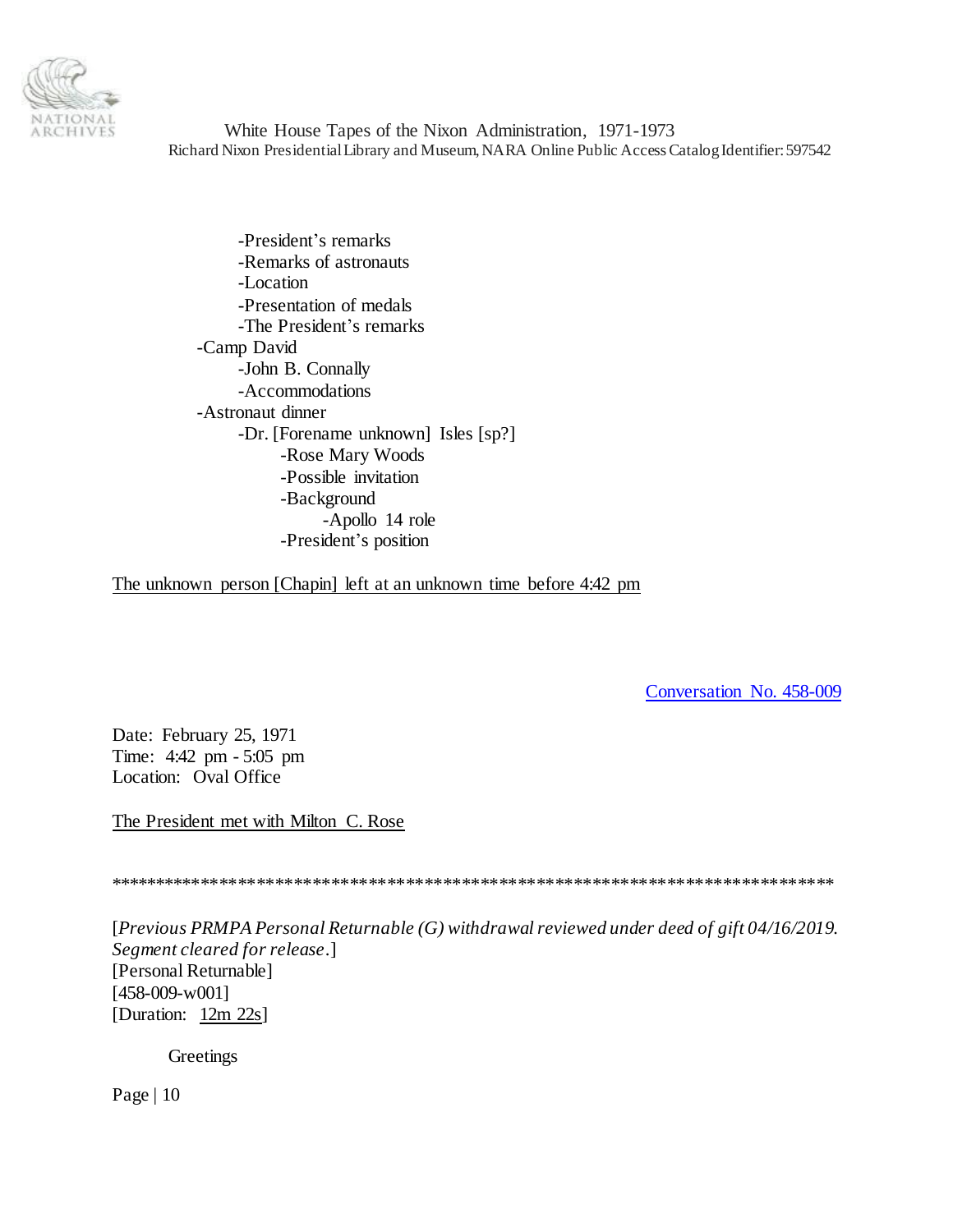

Patrick J. Lucey -President's opinion -Business for Mudge, Rose, Guthrie, & Alexander -President and John N. Mitchell's interest in firm

Mudge, Rose, Guthrie & Alexander -Richard S. Ritzel -Addition to firm

Milton C. Rose's health

Robert Guthrie -Crash diets -Lifestyle -Similarity to Richard S. Ritzel -Milton C. Rose's recent breakfast with Robert Guthrie -Size of breakfast -Law firm -Employees -The President's old office

Elmer H. Bobst and Momdouha (As-Sayyid) ("Dodo") Bobst's wills -Executors -Need to be changed

Manolo Sanchez entered at an unknown time after 4:34 pm

Refreshments -Tea

#### Sanchez left at an unknown time before 5:05 pm

Elmer H. Bobst and Momdouha (As-Sayyid) ("Dodo") Bobst's wills -Cash legacies -To President and Milton C. Rose -Executors -President, Milton C. Rose and Momdouha (As-Sayyid) ("Dodo") Bobst -[unknown first name] Irving trust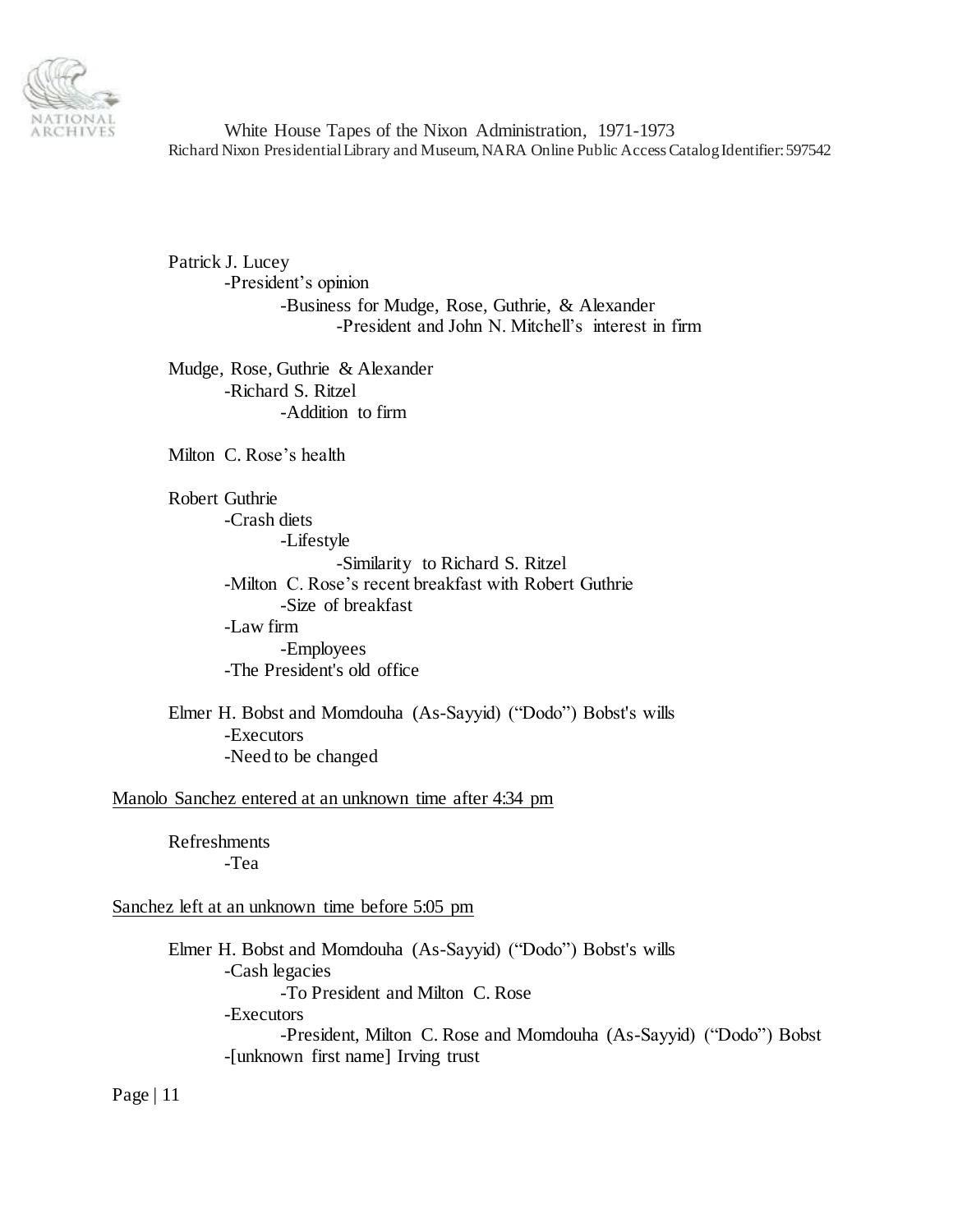

-Corporate executor -Alfred E. Driscoll -Executor -Elmer H. Bobst -Potential long life -Instructions -Legal points -Conditions of will -President's legacy -Publicity -Potential embarrassment -Legacy to Nixon Foundation -Momdouha (As-Sayyid) ("Dodo") Bobst's will -Surviving spouse -Named President and Milton C. Rose as executors -Elmer H. Bobst and Momdouha (As-Sayyid) ("Dodo") Bobst's Foundation -Structure -Incorporated under laws of New York -Active upon Elmer H. Bobst's death -Legacy upon Momdouha (As-Sayyid) ("Dodo") Bobst's death -The President's involvement -Potential role as director -Nonprofit corporation law in New York -Amendment of by-laws -The President's involvement -Waivers -Quorum -Publicity -President's meeting with [first unknown name] Salvatore [?] -Potential questions about Foundation -Press attention on Elmer H. Bobst -Momdouha (As-Sayyid) ("Dodo") Bobst performance -President's previous conversation with Elmer H. Bobst Elmer H. Bobst -Health

-President's opinion -Milton C. Rose's previous visit -Early February 1971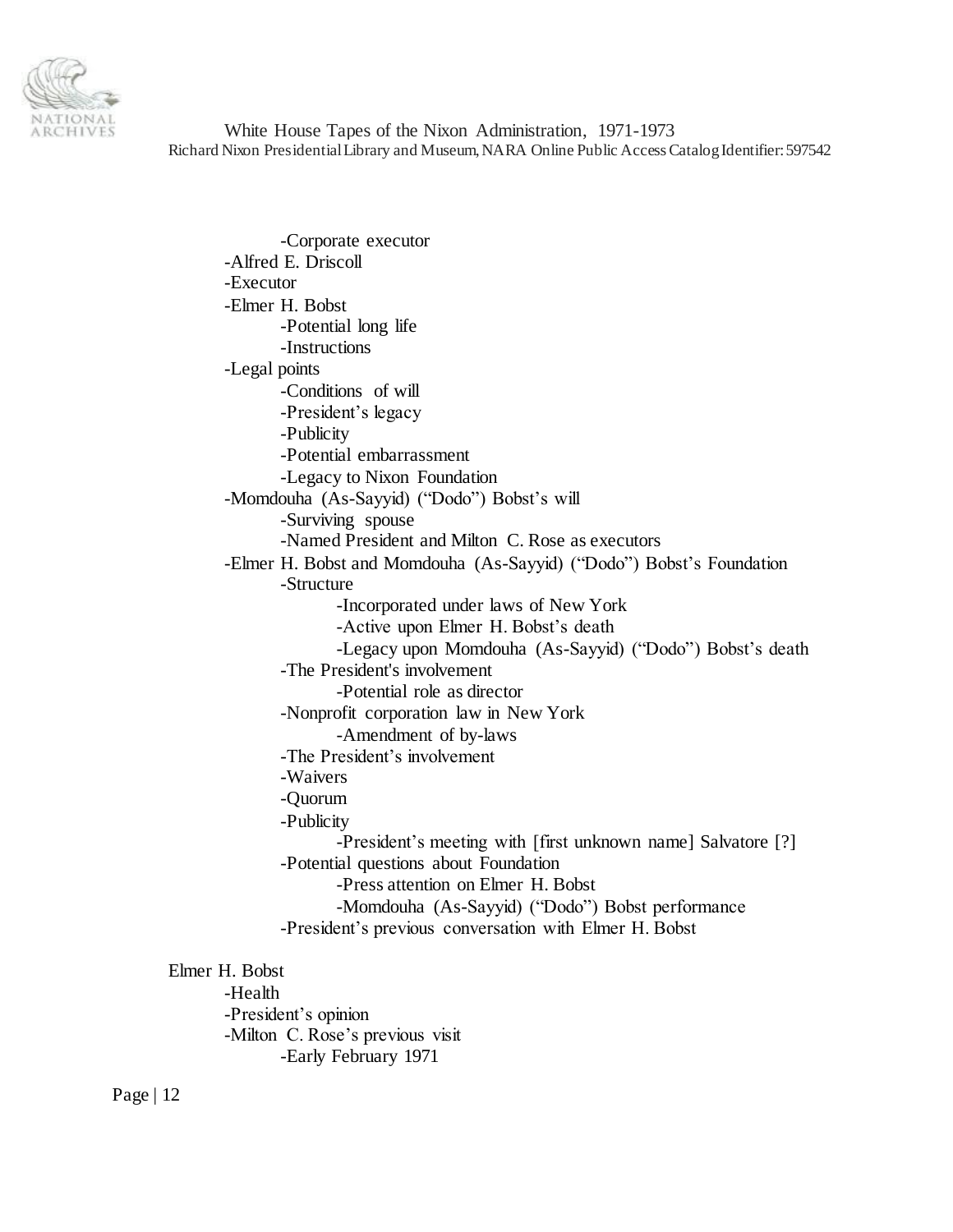

> -Palm Beach -Lunch -Elmer H. Bobst's trip to New York -Throat surgery

\*\*\*\*\*\*\*\*\*\*\*\*\*\*\*\*\*\*\*\*\*\*\*\*\*\*\*\*\*\*\*\*\*\*\*\*\*\*\*\*\*\*\*\*\*\*\*\*\*\*\*\*\*\*\*\*\*\*\*\*\*\*\*\*\*\*\*\*\*\*\*\*\*\*\*\*\*\*

Cancer program -Administration's program -Elmer H. Bobst -Possible appointment -Research -Bobst -The President's schedule -Possible visit -Communications -United States' Secret Service -Previous visit to Nelson A. Rockefeller's house -Logistics

\*\*\*\*\*\*\*\*\*\*\*\*\*\*\*\*\*\*\*\*\*\*\*\*\*\*\*\*\*\*\*\*\*\*\*\*\*\*\*\*\*\*\*\*\*\*\*\*\*\*\*\*\*\*\*\*\*\*\*\*\*\*\*\*\*\*\*\*\*\*\*\*\*\*\*\*\*\*

[*Previous PRMPA Personal Returnable (G) withdrawal reviewed under deed of gift 04/16/2019. Segment cleared for release*.] [Personal Returnable] [458-009-w002] [Duration: 1m 57s]

Bill Tynan

-Recent visit to White House -Reception -Business leaders

Milton C. Rose's friend Mrs. [first unknown name] Rogers [?] -Asked after President

Milton C. Rose's visits to unnamed lakes [Finger Lakes?]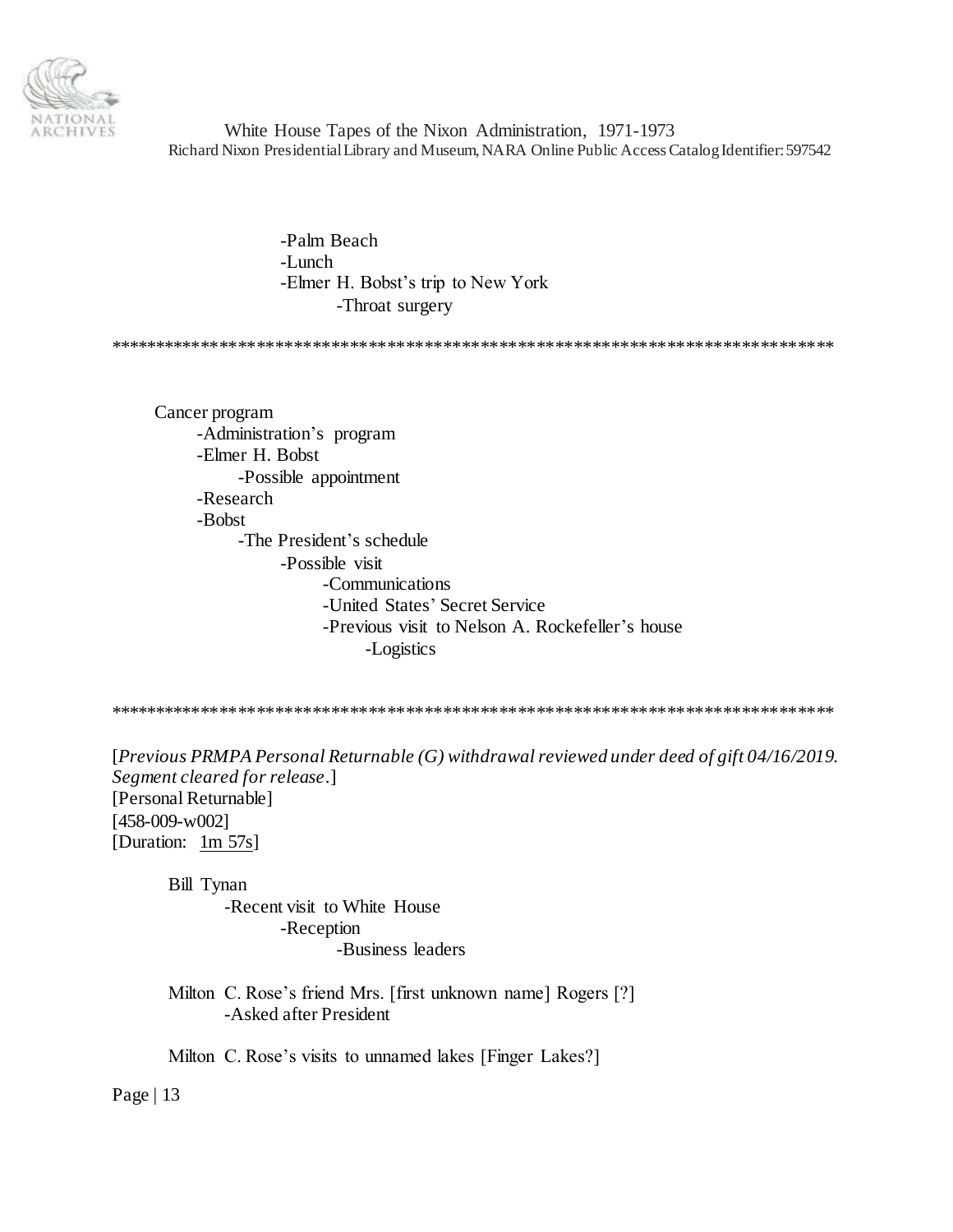

-Encounter with President -Tenth anniversary of unnamed event -Heat

Nelson A. Rockefeller -Margaretta (Fitler) ("Happy") Rockefeller -President's previous assistance -Visit to the White House February 23 1971 -Governors' conference

President's departure from Mudge, Rose, Guthrie & Alexander -John N. Mitchell

\*\*\*\*\*\*\*\*\*\*\*\*\*\*\*\*\*\*\*\*\*\*\*\*\*\*\*\*\*\*\*\*\*\*\*\*\*\*\*\*\*\*\*\*\*\*\*\*\*\*\*\*\*\*\*\*\*\*\*\*\*\*\*\*\*\*\*\*\*\*\*\*\*\*\*\*\*\*

Personnel -Leonard Garment -Role -Minorities -Arts -Civil rights

Forthcoming White House ceremony -John Quincy Adams' portrait -Thelma C. (Ryan) ("Pat") Nixon's role -Attendees -Descendants of Adams -Presentation -James Monroe's portrait

\*\*\*\*\*\*\*\*\*\*\*\*\*\*\*\*\*\*\*\*\*\*\*\*\*\*\*\*\*\*\*\*\*\*\*\*\*\*\*\*\*\*\*\*\*\*\*\*\*\*\*\*\*\*\*\*\*\*\*\*\*\*\*\*\*\*\*\*\*\*\*\*\*\*\*\*\*\*

[*Previous PRMPA Personal Returnable (G) withdrawal reviewed under deed of gift 04/16/2019. Segment cleared for release*.] [Personal Returnable] [458-009-w003] [Duration: 26s]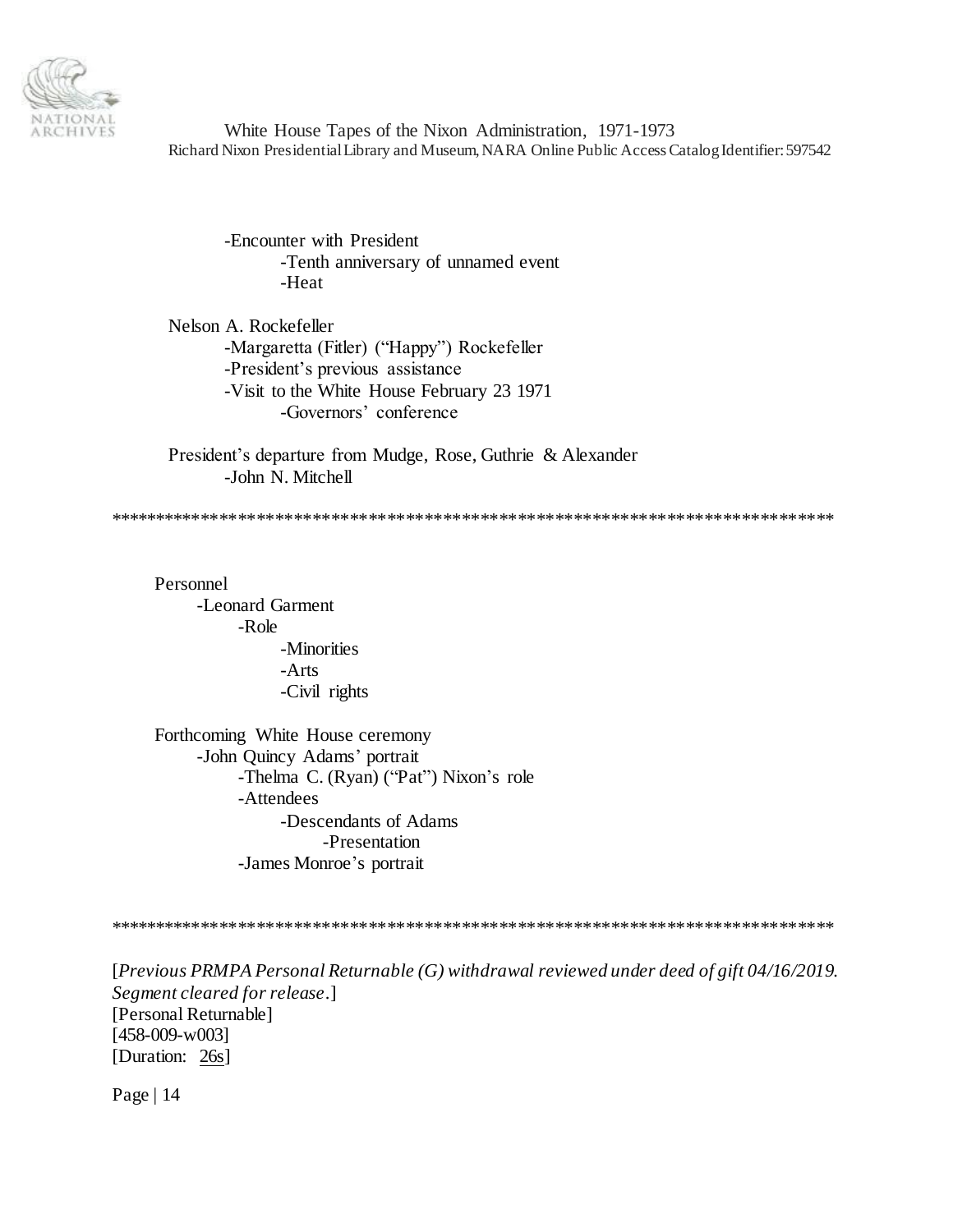

Elmer H. Bobst's trust -Assets -*Antiques* magazine -Wendell Garrett -Editor-in-chief

Milton C. Rose -Interest in art

\*\*\*\*\*\*\*\*\*\*\*\*\*\*\*\*\*\*\*\*\*\*\*\*\*\*\*\*\*\*\*\*\*\*\*\*\*\*\*\*\*\*\*\*\*\*\*\*\*\*\*\*\*\*\*\*\*\*\*\*\*\*\*\*\*\*\*\*\*\*\*\*\*\*\*\*\*\*

Forthcoming White House ceremony -Rose's possible attendance -Rose's previous visit

White House portraits -Dolley P. T. Madison -John F. Kennedy -Jacqueline Lee Bouvier Kennedy Onassis -Kennedy -Andrew Wyeth

Stephen B. Bull entered at an unknown time after 4:34 pm

The President's schedule -Invitation to Rose -White House ceremony

### Bull left at an unknown time before 5:05 pm

Rose's schedule

Presentation of gifts by the President -Donald McI. Kendall

[General conversation]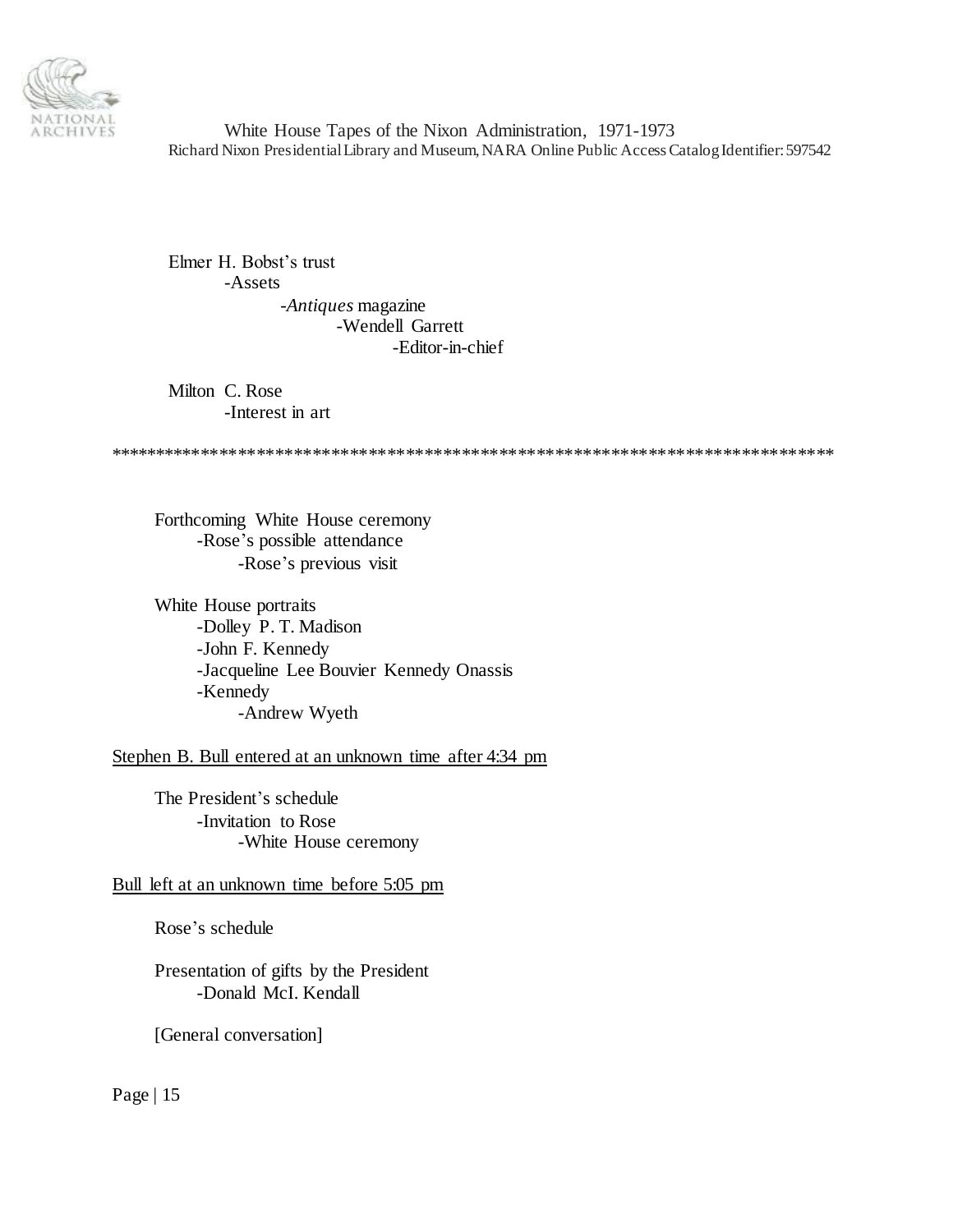

Rose left at 5:05 pm

<span id="page-15-0"></span>[Conversation No. 458-010](#page-0-1)

Date: February 25, 1971 Time: 5:05 pm - 5:43 pm Location: Oval Office

The President met with David M. Kennedy and General Alexander M. Haig, Jr.; the White House photographer was present at the beginning of the meeting

**Greetings** -Introductions

Kennedy's forthcoming trip to Vietnam -Travel schedule -Vietnam -Indonesia -Micronesia

An unknown woman [Nellie L. Yates] entered at an unknown time after 5:05 pm

-Length of flight -Length of trip

## The unknown woman [Yates] left at an unknown time before 5:43 pm

-Ellsworth F. Bunker -Assistance -Goals of trip -Economic conditions -Evaluation -US officials -South Vietnamese officials -Vietnamese economic policy -Post-withdrawal problems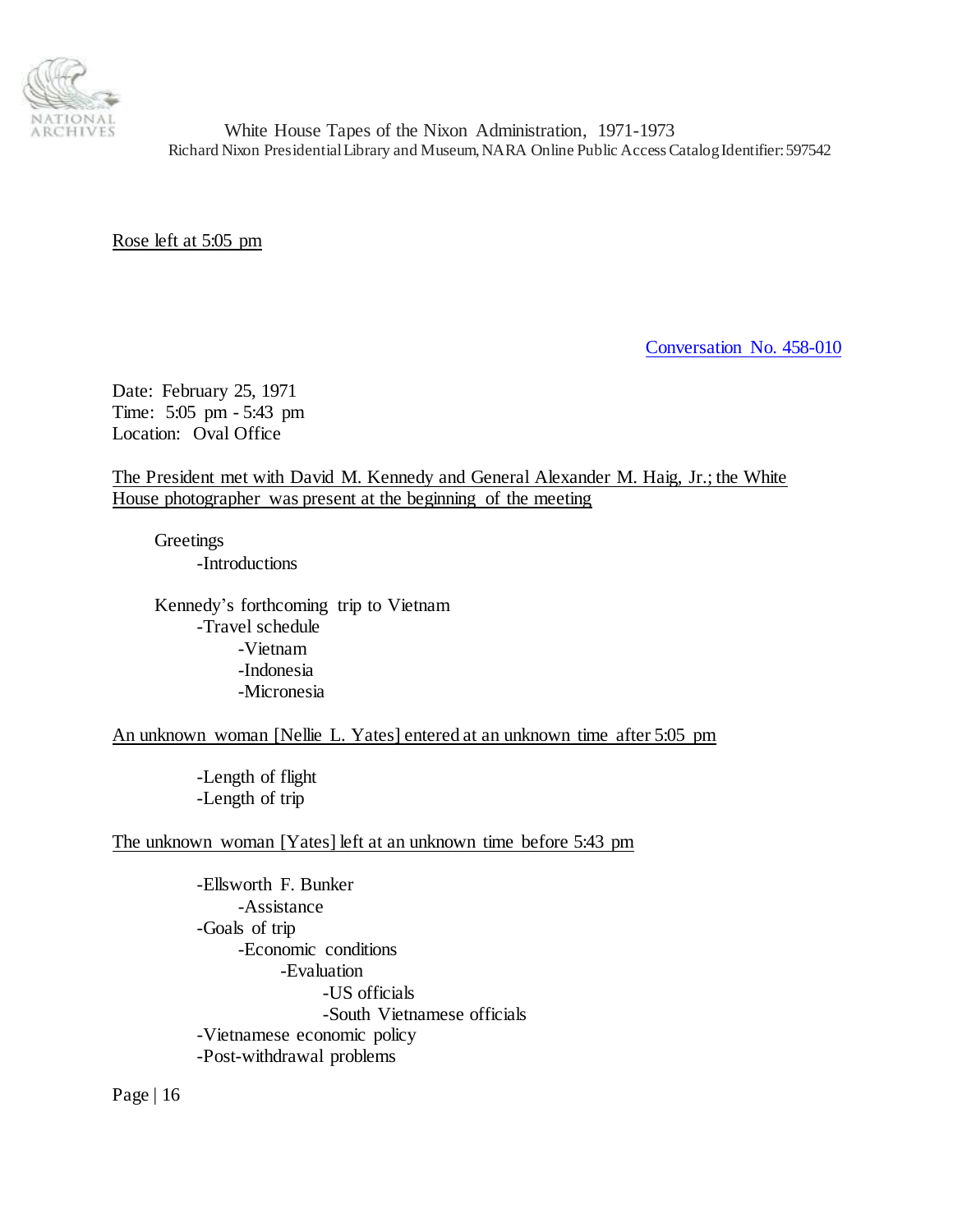

> -South Vietnamese domestic problems -Economic policy

United States' aid program to Vietnam -General Nguyen Van Thieu -Kennedy's conversation with Thieu -President's policy -Economic aid -Military aid -Importance of economic policy -Compared to Korea -Economics -Evaluation -Ability of South Vietnamese to manage their economy -Different assessments -Possible solutions -US advisory group -Kennedy -President's concern -Post-withdrawal problems -Goal of Kennedy's trip -Personnel evaluation -South Vietnamese officials -Bunker -President's fear -South Vietnamese economy -Communists Kennedy's trip to Vietnam -Goals -Haig's view -Location of expertise -[Forename unknown] Cooper -South Vietnamese officials -Vietnamese election -Thieu -Possible effect of economic policy -US aid -State Department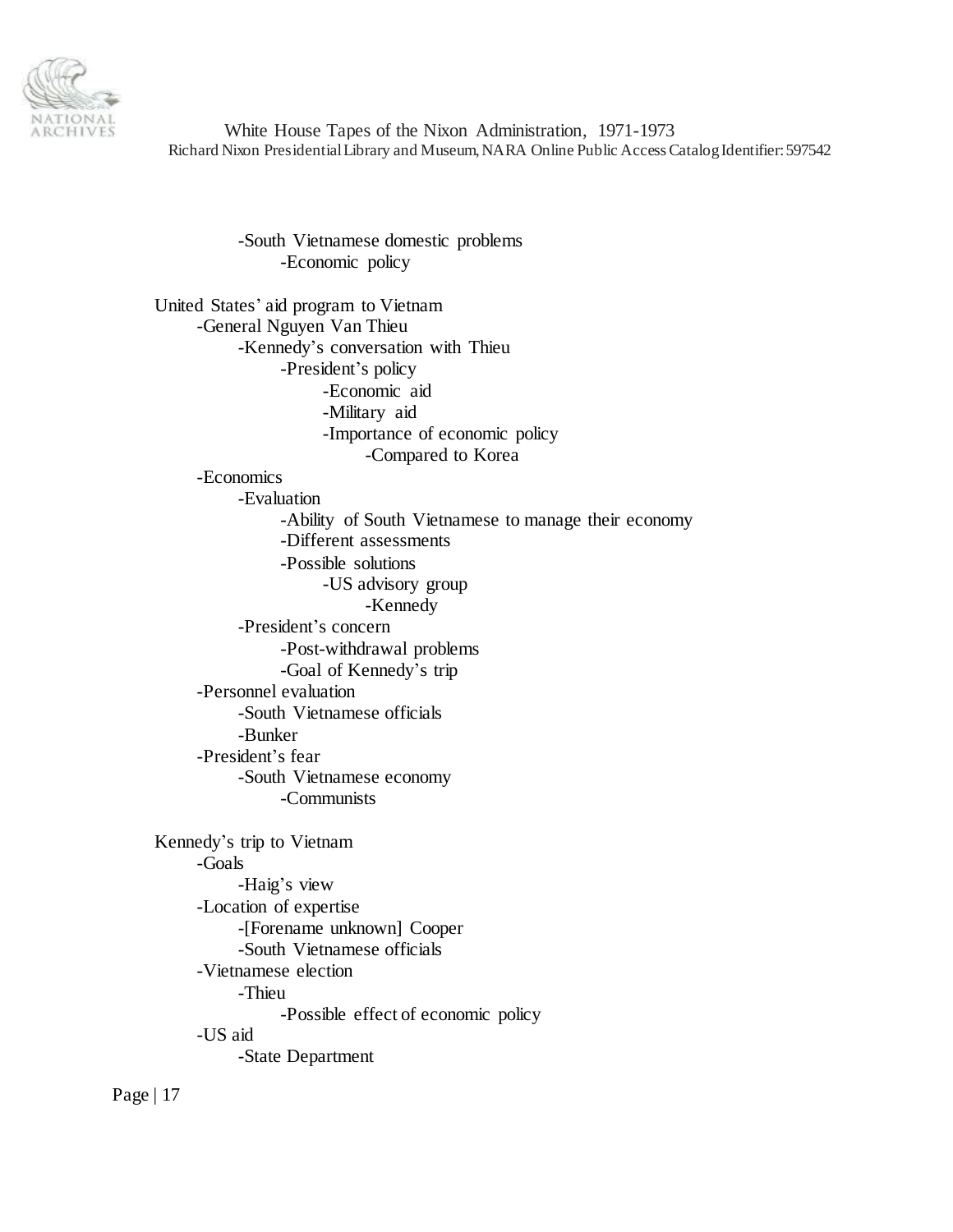

-US goal -Economic self-sufficiency -Ability of South Vietnamese -United States' staff in Vietnam -Economists -General Creighton W. Abrams, Jr. -Compared to Korea -Henry J. Tasca -Bert S. Cross -Need for more economic knowledge -South Vietnamese -Vietnam -Corruption -Vietnamese economy -World Bank -International Monetary Fund [IMF] -Asian respect for age -Bunker -Possible US economic advisors -Cross -Robert C. Tyson -Possible position -Geneva Conference role United States' economic advice -Business -Expertise -State Department -Economic expertise -Maurice H. Stans -Commercial attaché -State Department view -President's view -Kennedy's role -William P. Rogers -U. Alexis Johnson -Importance of economics -Foreign service -President's view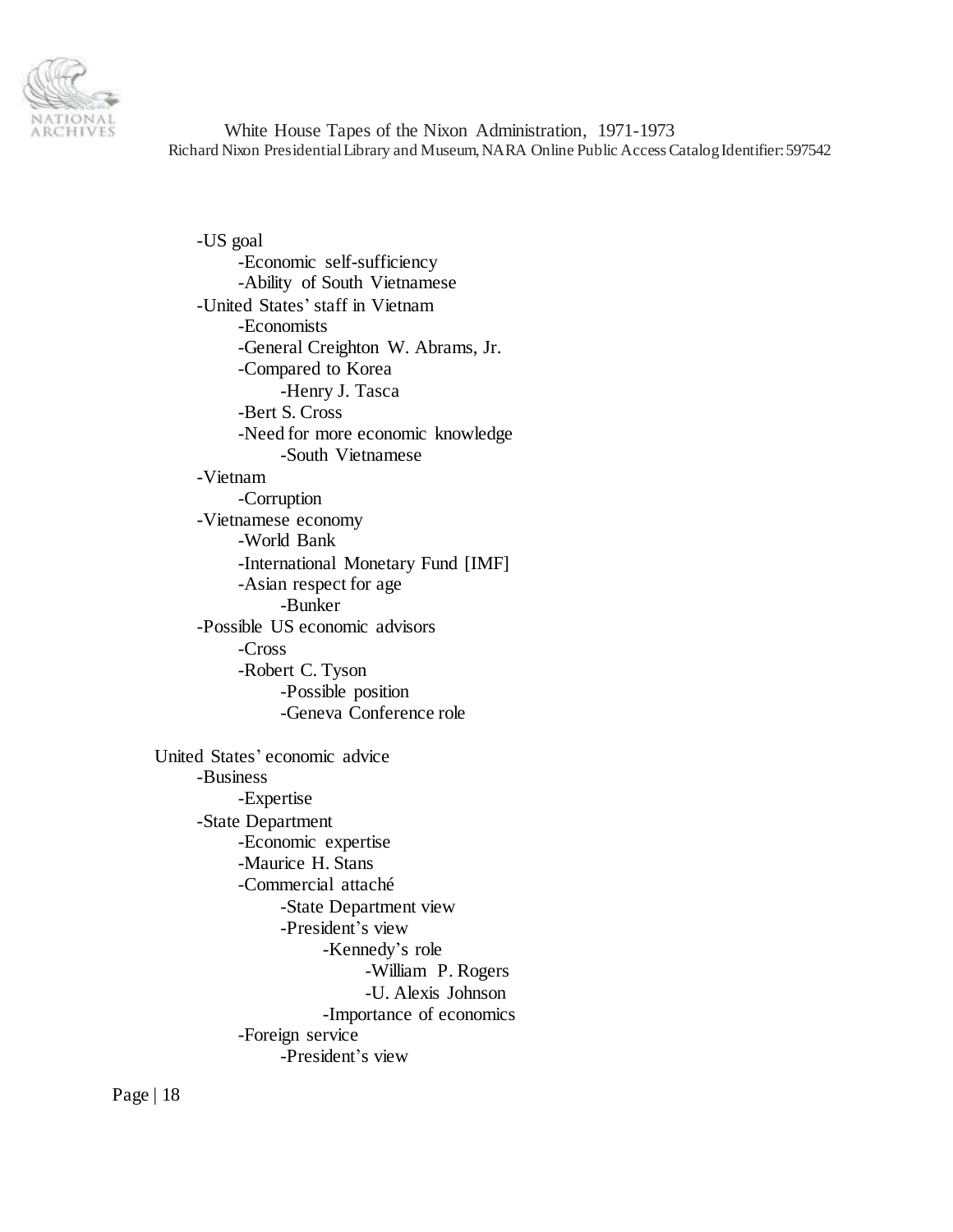

Kennedy's forthcoming trip to Indonesia -Commercial attaché -Kennedy's goals -Evaluation -American businessmen

Kennedy's forthcoming trip to Micronesia -Self government -President's view -Kennedy's forthcoming trip -Hawaii -President's position -Okinawa -Haig's view -Xenophobia -Size -Guam -Hawaii -Relationship with United States -Role of Peace Corps -Kennedy speeches -Future -Welfare -US aid Kennedy's forthcoming trip to Hong Kong -Meeting with Chinese businessmen -Harold Lee -Kennedy

-Lee's views -Forthcoming cable from the President to Lee -Background

-J. William Fulbright

Marjorie P. Acker entered at an unknown time after 5:05 pm

-Cable from the President -Rose Mary Woods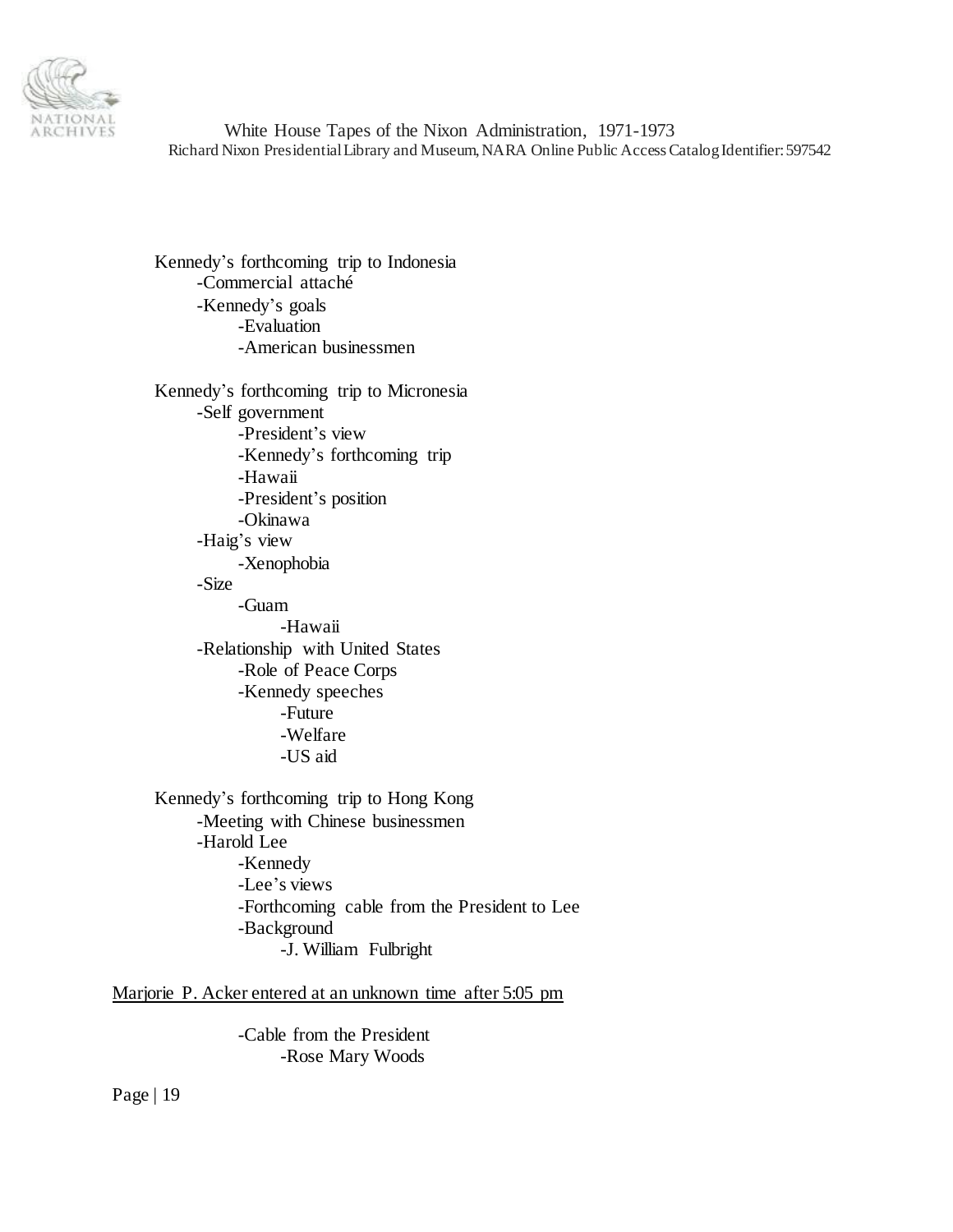

> -Meeting with Kennedy -Lee's views -US-Chinese relationship

Acker left at an unknown time before 5:43 pm

-Trade

-People's Republic of China [PRC] -Taiwan contacts -Consul General -Kennedy's schedule -Kennedy's entourage -Department of Treasury personnel -Department of State personnel -Economists -Linden Johnson (American businessman) -Possible meeting with Kennedy Kennedy's forthcoming trip to Far East -Singapore -Briefing -Lee Kuan Yew -President's view -Compared to Malaysia -Kennedy's meeting with Yew -The President -US-Singapore relations -Military -Kennedy's conversations with foreign leaders -Report to the President -Confidentiality -Reasons

-Military survey team

Kennedy's possible trip to Thailand -Kennedy's conversation with Thai leaders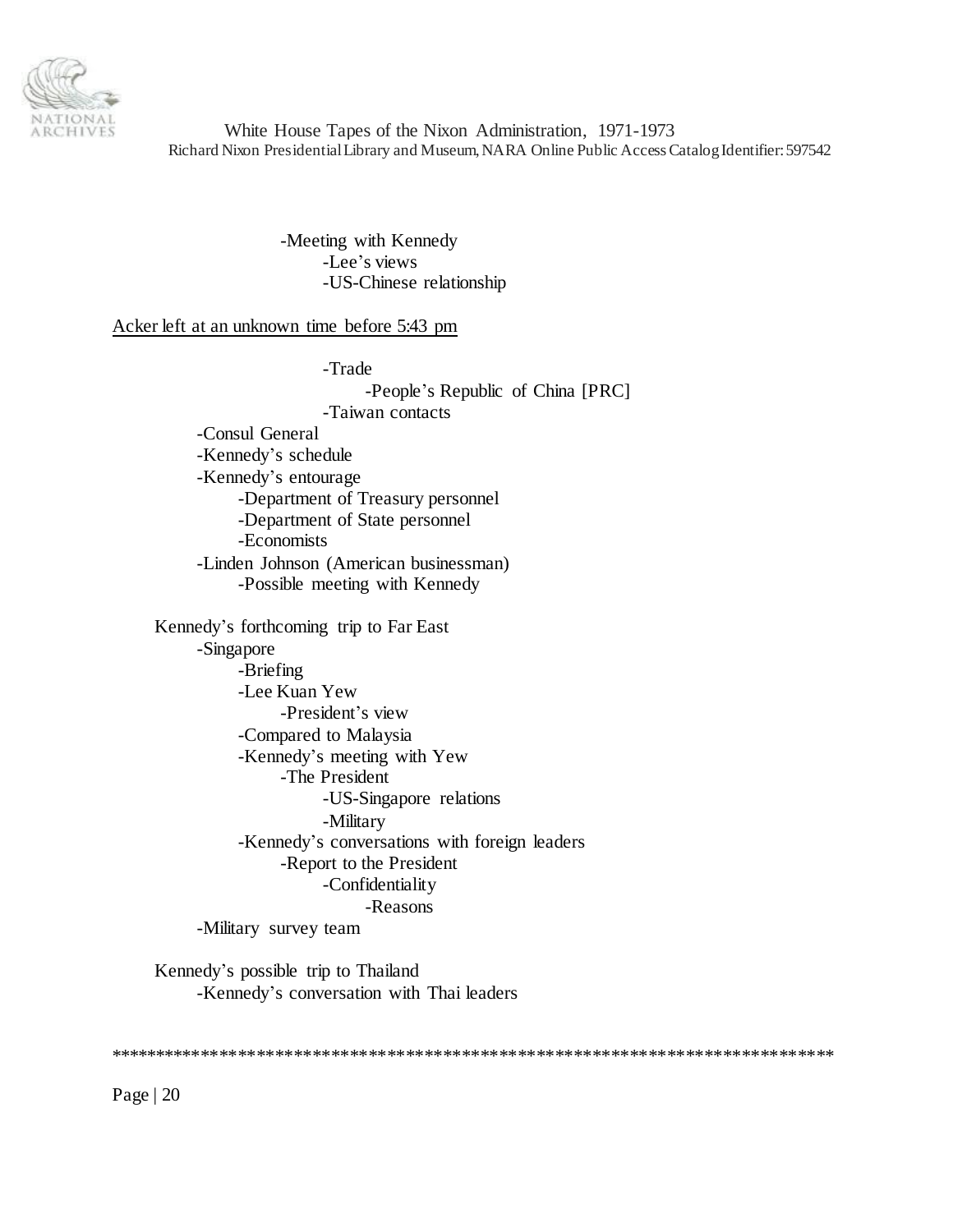

[*Previous National Security (B) withdrawal reviewed under MDR guidelines case number LPRN-T-MDR-2014-020. Segment declassified on 09/17/2018. Archivist: MAS*] [National Security] [458-010-w001] [Duration: 15s]

Thailand -Thai leaders -President's suggestion for message to be conveyed -Senators -Emphasis on importance of Thailand as ally

\*\*\*\*\*\*\*\*\*\*\*\*\*\*\*\*\*\*\*\*\*\*\*\*\*\*\*\*\*\*\*\*\*\*\*\*\*\*\*\*\*\*\*\*\*\*\*\*\*\*\*\*\*\*\*\*\*\*\*\*\*\*\*\*\*\*\*\*\*\*\*\*\*\*\*\*\*\*

Thailand

-Possible state visit -King Bhumibhol Adulyadej -Visit to White House

\*\*\*\*\*\*\*\*\*\*\*\*\*\*\*\*\*\*\*\*\*\*\*\*\*\*\*\*\*\*\*\*\*\*\*\*\*\*\*\*\*\*\*\*\*\*\*\*\*\*\*\*\*\*\*\*\*\*\*\*\*\*\*\*\*\*\*\*\*\*\*\*\*\*\*\*\*\*

[*Previous National Security (B) withdrawal reviewed under MDR guidelines case number LPRN-T-MDR-2014-020. Segment declassified on 09/17/2018. Archivist: MAS*] [National Security] [458-010-w002] [Duration: 16s]

Thailand

-Reassurances to Thai leaders -Importance of US-Thai alliance

\*\*\*\*\*\*\*\*\*\*\*\*\*\*\*\*\*\*\*\*\*\*\*\*\*\*\*\*\*\*\*\*\*\*\*\*\*\*\*\*\*\*\*\*\*\*\*\*\*\*\*\*\*\*\*\*\*\*\*\*\*\*\*\*\*\*\*\*\*\*\*\*\*\*\*\*\*\*

Thailand -Weather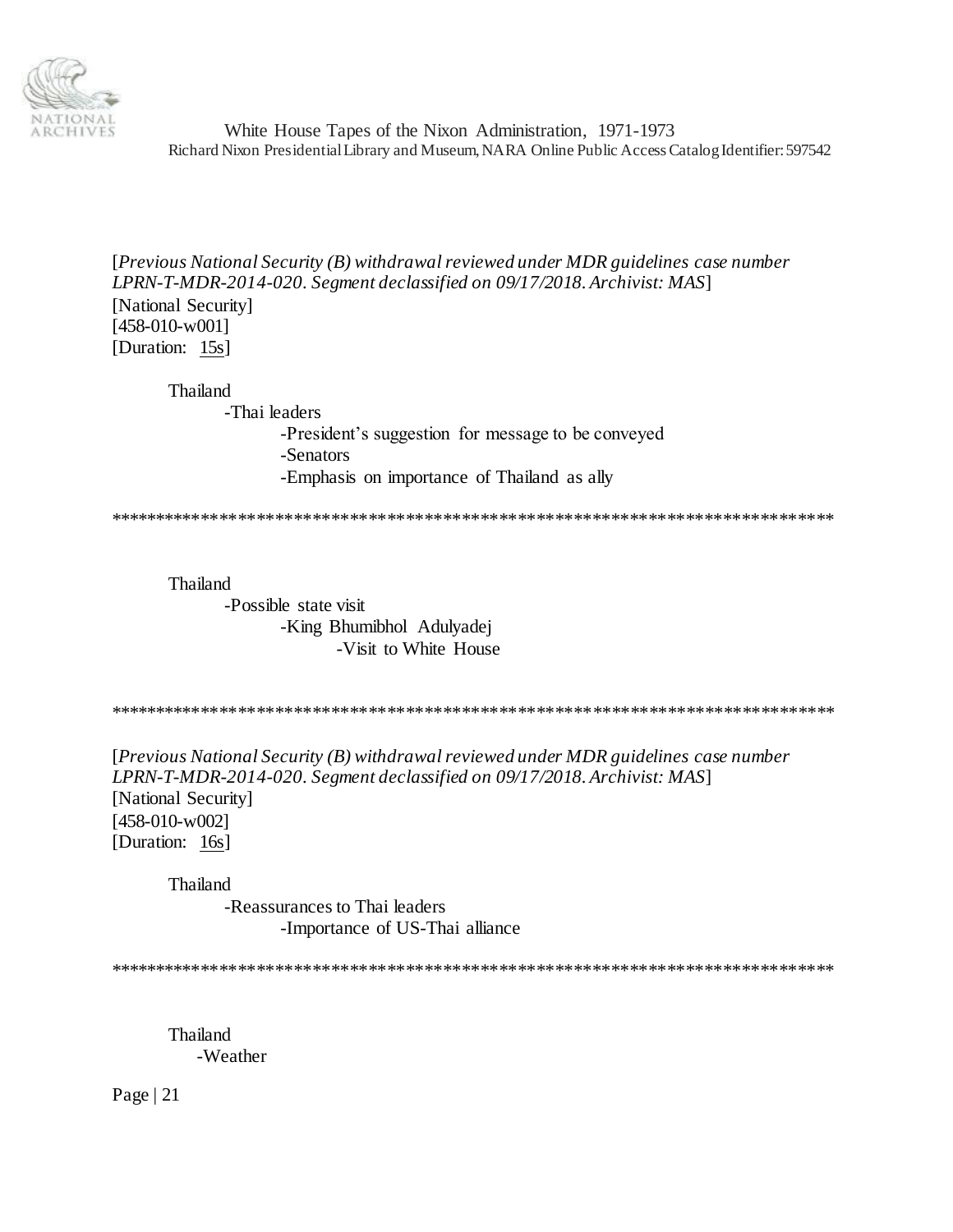

-Bali (Indonesia)

Kennedy's visit to Far East -Need for relaxation -Southeast Asian contacts -L. Johnson -H. Lee -Hong Kong

Kennedy's previous trip to Mexico -Length of stay

Lockheed-Rolls Royce -George R. S. Baring [Earl of Cromer] -Henry A. Kissinger -Kennedy's involvement -David Packard's involvement -Lockheed -Latest reports -Peter G. Peterson -Kennedy's involvement -John B. Connally -Schedule

Kennedy's role -Special assignments -Forthcoming trip to Far East -Conversations with foreign leaders -Report to the President -Messages -Confidentiality

The President's previous visit to Far East -Japan -Kennedy

Woods entered at an unknown time after 5:05 pm

Cable to L. Johnson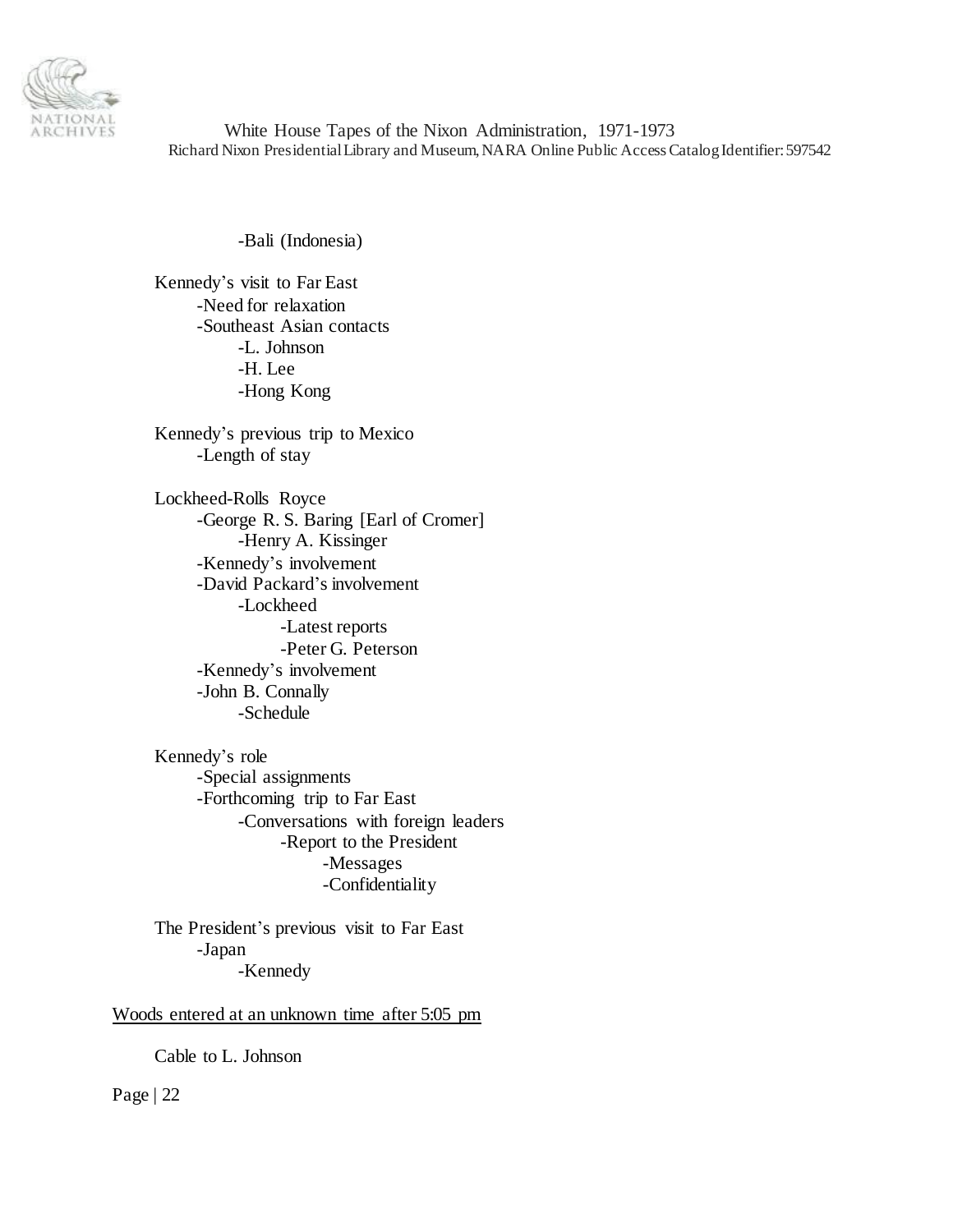

-Kennedy visit to Hong Kong

Woods left at an unknown time before 5:43 pm

Farewells

Kennedy and Haig left at 5:43 pm

<span id="page-22-0"></span>[Conversation No. 458-011](#page-0-1)

Date: February 25, 1971 Time: 5:44 pm - 6:30 pm Location: Oval Office

#### The President met with H. R. ("Bob") Haldeman

The President's schedule -"Open Hour" meetings -Value -David M. Kennedy -Milton C. Rose -Kennedy -Department of State -Henry A. Kissinger -Value of meeting with the President -Forthcoming trip to Far East -Vice President Spiro T. Agnew's schedule -Radio/television correspondents' dinner -Hawaii -Gridiron Club -Agnew's attendance -Rationale -Skits -Boycott -Women -Leslie T. ("Bob") Hope -The President's attendance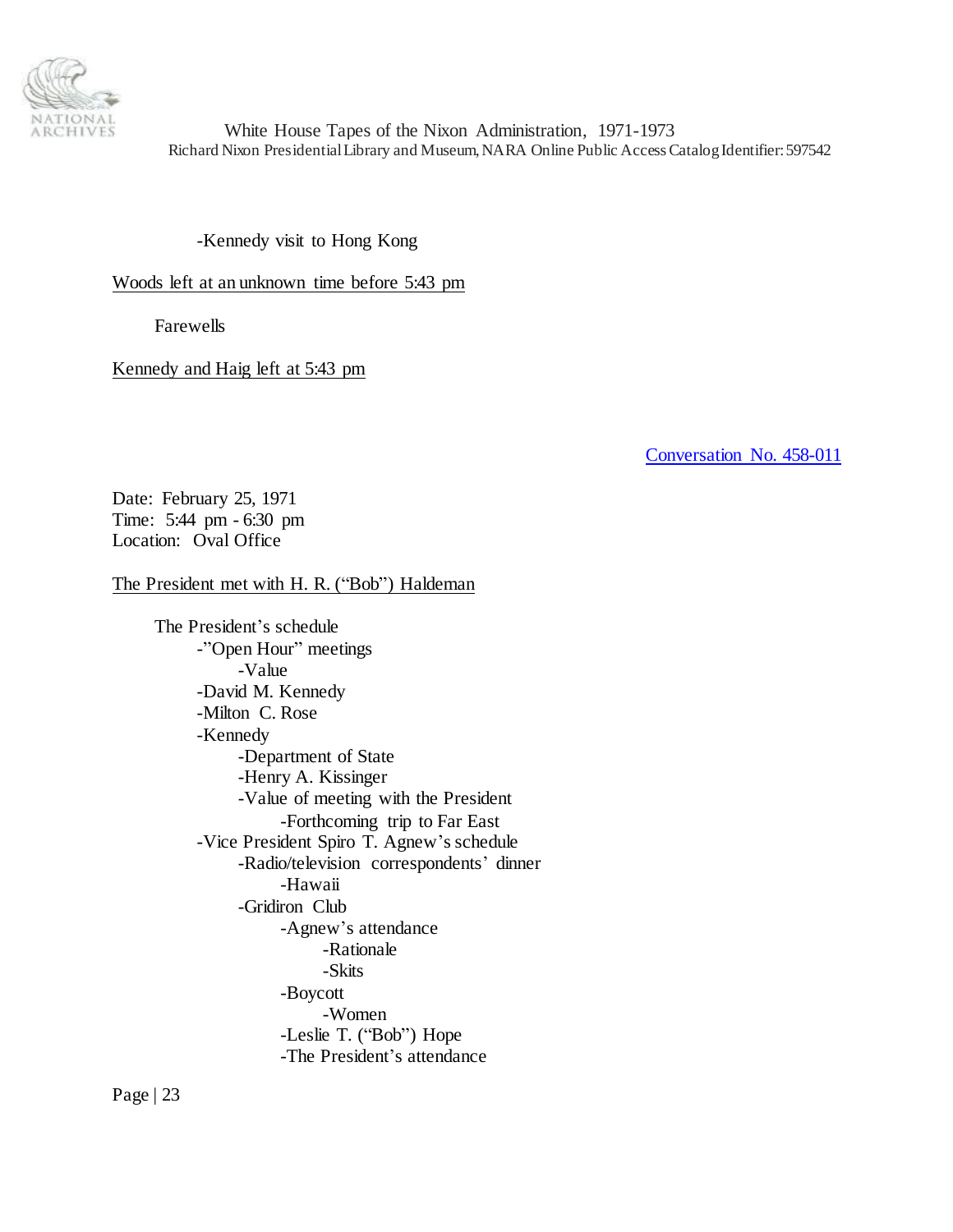

> -Skits -Speech -The President's attendance -As Vice President for Dwight D. Eisenhower -Haldeman's forthcoming conversation with the Vice President

Stock market

-Figures -Effect of Davis-Bacon Act -Arthur F. Burns -John B. Connally -The President's position -Figures -Laos impact -Burns

Agnew's schedule -Gridiron Club -Attendance -The press -The President's attendance

The President's schedule -Bohemian Grove -100th anniversary -Attendance -Women -Speech -Harvey Hancock -Secret Service -Cabinet -Connally's attendance

Wire service -The Vice President's attention -Lyndon B. Johnson

*Baltimore Sun*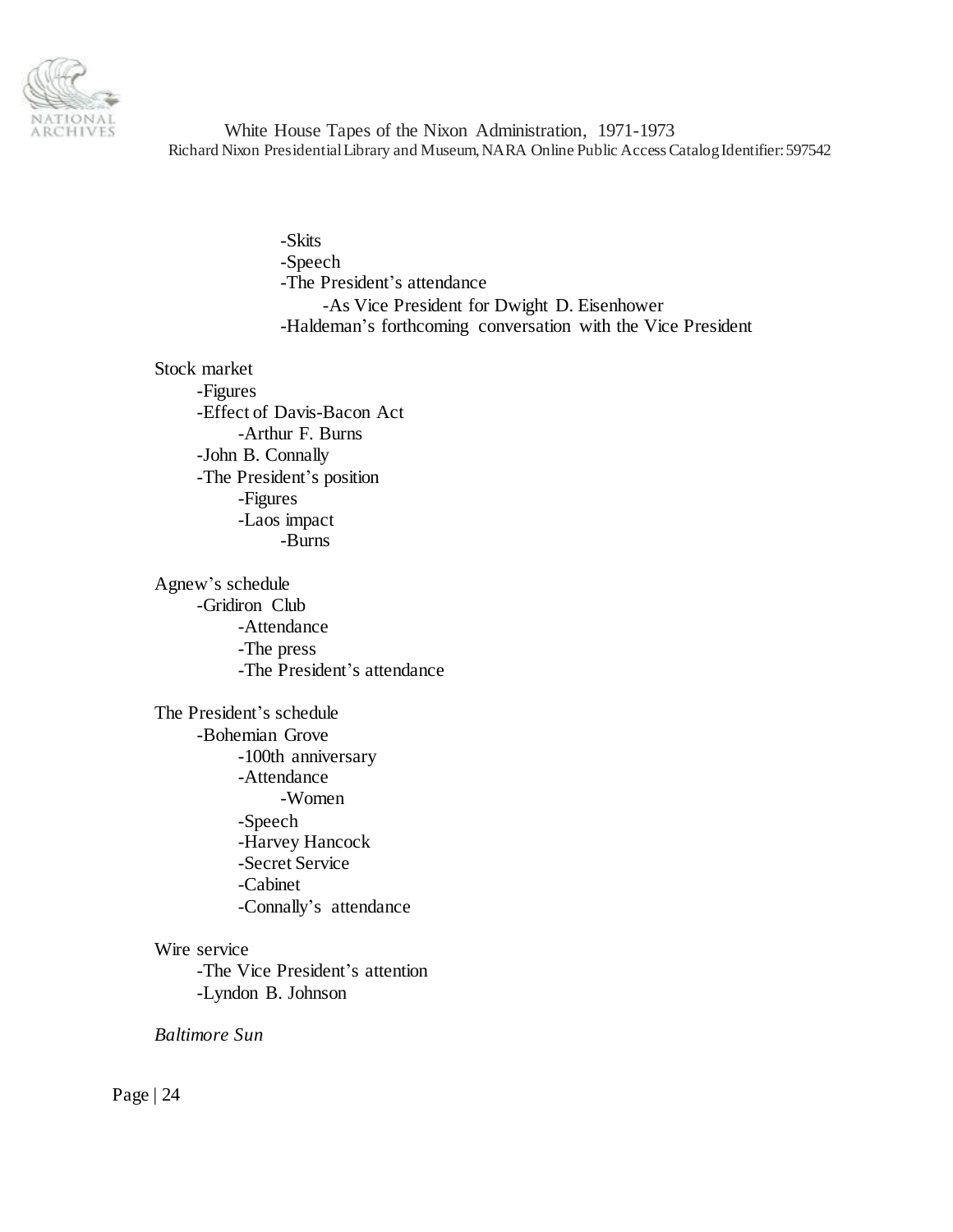

L. T. and Delores (Reade) Hope -*Life* magazine -*New York Times*

#### Press

-Letter to the editor -The President's view -William P. Rogers -Staff attitude -White House public relations efforts -Strategy -Columnists -Television networks -Wire services -National magazines

Charles W. Colson -Ronald L. Ziegler -Robert H. Finch -Donald H. Rumsfeld -Role on White House staff -Compared to other staff -White House public relations -Jeb Stuart Magruder -Ziegler -Frederic V. Malek -John W. Dean, III -John D. Ehrlichman's staff -Edward L. Morgan -Dwight L. Chapin -Alexander P. Butterfield -White House public relations -Colson -Malek -Magruder -Dean

**Connally** 

-Camp David visit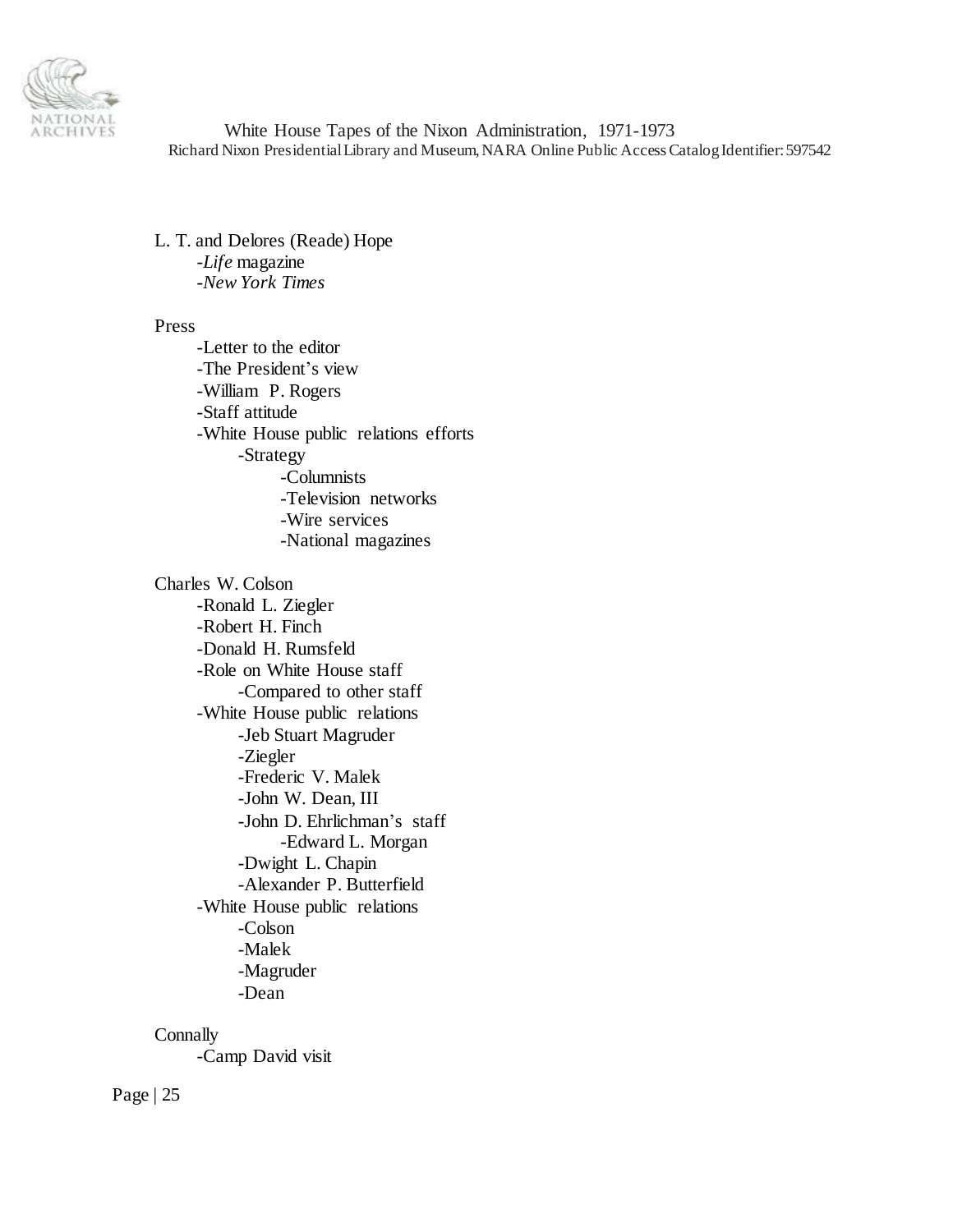

## Butterfield entered at 6:01 pm

-Birthday

The President's schedule -National Security Council [NSC] meeting -Open Door Hour -Frank J. Shakespeare -Wilbur D. Mills -Breakfast meeting

Butterfield left at an unknown time before 6:04 pm

[Haldeman talked with the White House operator at an unknown time between 6:01 pm and 6:04 pm]

[Conversation No. 458-11A]

Call to Chapin

[End of telephone conversation]

The President's schedule -Breakfast meetings -Burns -Elliot L. Richardson -George P. Shultz -Timing -Mills -Attendees -Timing -Ehrlichman -Timing -Location -Ziegler -Shakespeare -Connally -Topics to be discussed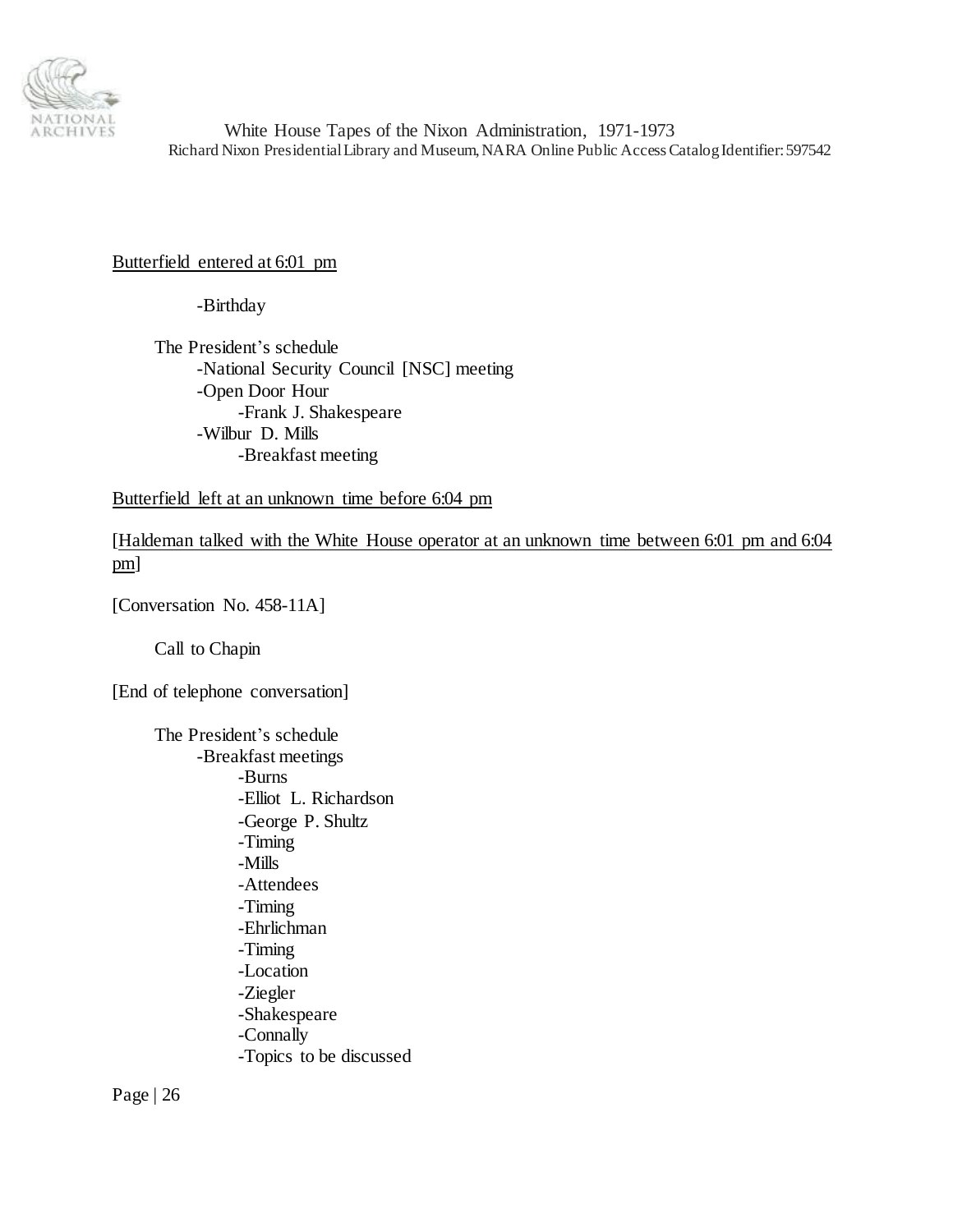

-Welfare -Camp David -The President -Connally's visit -Length -Press conference -Trip -Rochester -National conference

The President's speech in Williamsburg, Virginia -Judicial conference -Draft deadline -Length -The President's view -Compared to foreign policy speech

Length of speeches -Foreign policy speech -[Thomas] Woodrow Wilson International Center for Scholars speech -Head of State dinners -Toasts -Department of State -Translations -The President's position

The President's schedule -Judicial conference -Farm dinner

Voluntary Action dinner -Edwin D. Etherington -Ehrlichman -George W. Romney -Finch

"A Salute to Agriculture" -Timing -Country fair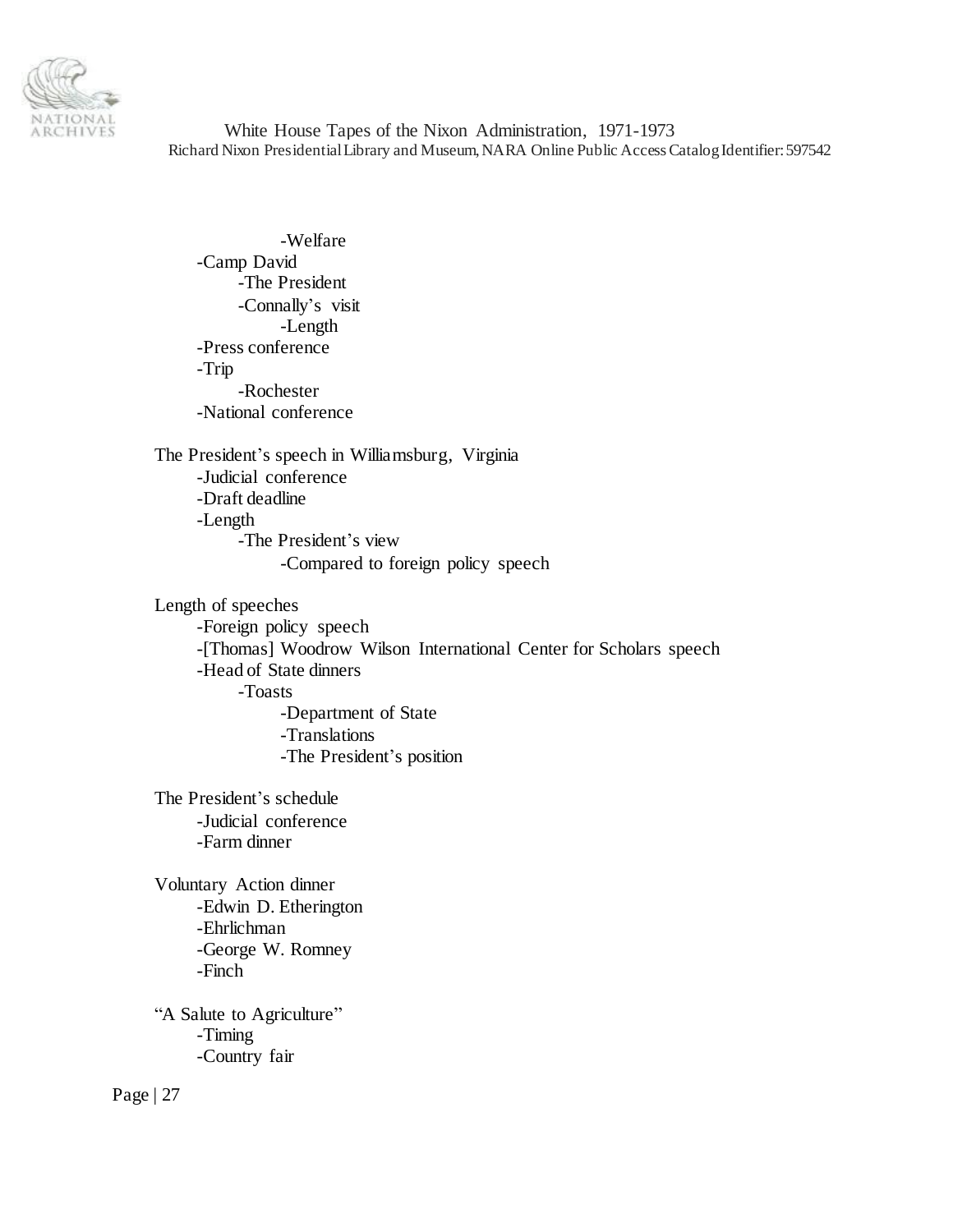

-Compared to President Johnson's efforts -Carnival -Livestock -Dress -Invitations -4-H Club -Future Farmers of America -Possible events -Publicity -Speeches -Efficacy -Clifford M. Hardin -Briefing -Photographs -Eastman Kodak Iowa State Legislature -Invitation -Revenue sharing -Possible speech -President's appearance -William L. Safire's efforts President's speeches -Speech writers -Foreign policy speech -Wording -Safire -Techniques -Jokes -Wording -Rhetoric -Trips -Need for prepared remarks -Length of speeches Radio speech on foreign policy -Length -Topics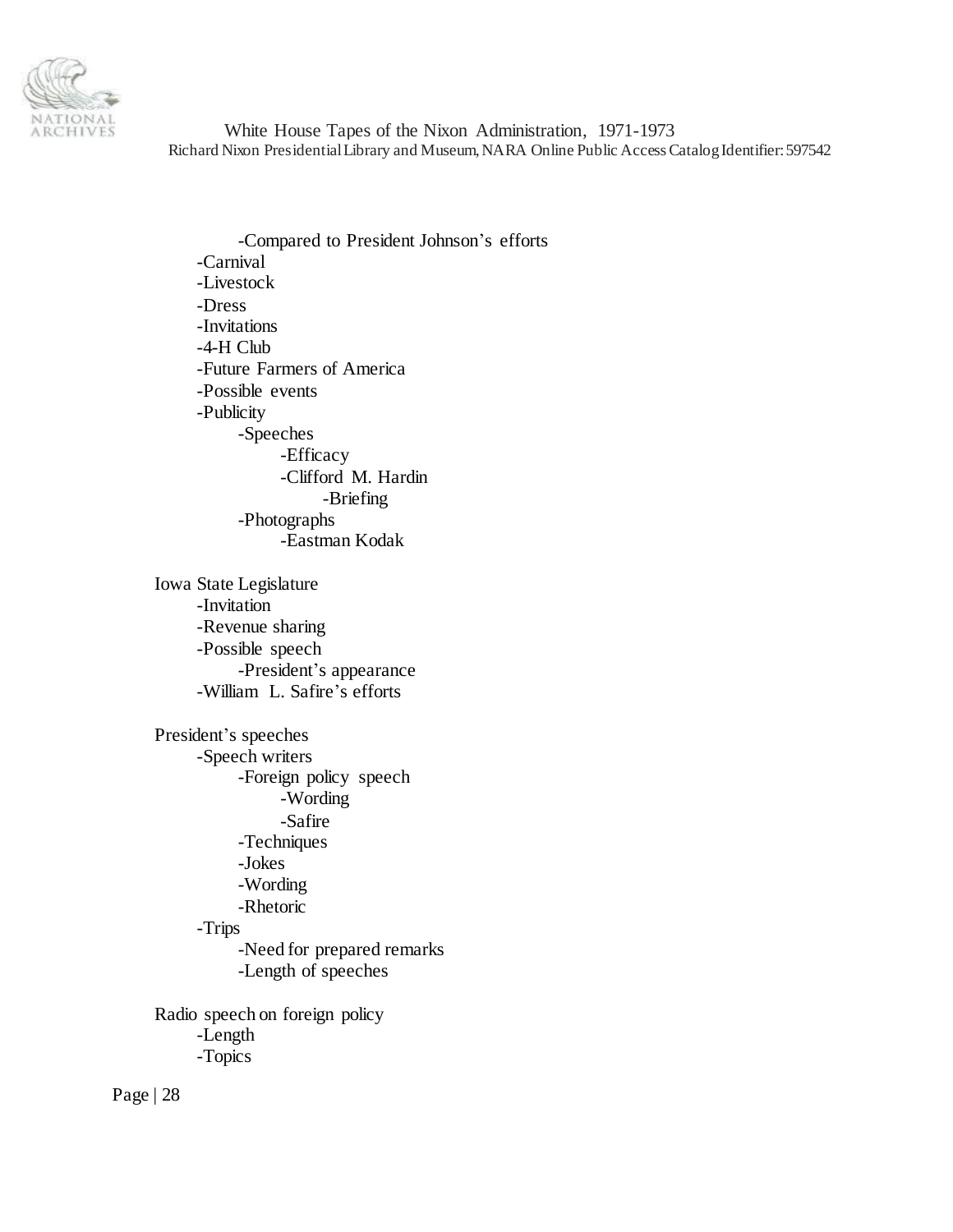

-Laos -Vietnam -Middle East -Efficacy -Use of radio -President's view -Future use -Benefits -Past use -Franklin D. Roosevelt -Air Force One -Symbolism -Airports -Possible press conferences -Regional briefing -Local press -Public relations efforts -Foreign policy -Vietnam and Laos The President's schedule -Private dinners -Upcoming events -Farm trip -Rochester -Judiciary conference -Newport, Rhode Island -President's remarks -Florida -Possible Presidential visit -University -Forthcoming Head of State dinner -Ireland -Office press conference -March 19, 1971 -Domestic policy -Work load -Changes -Head of State visits